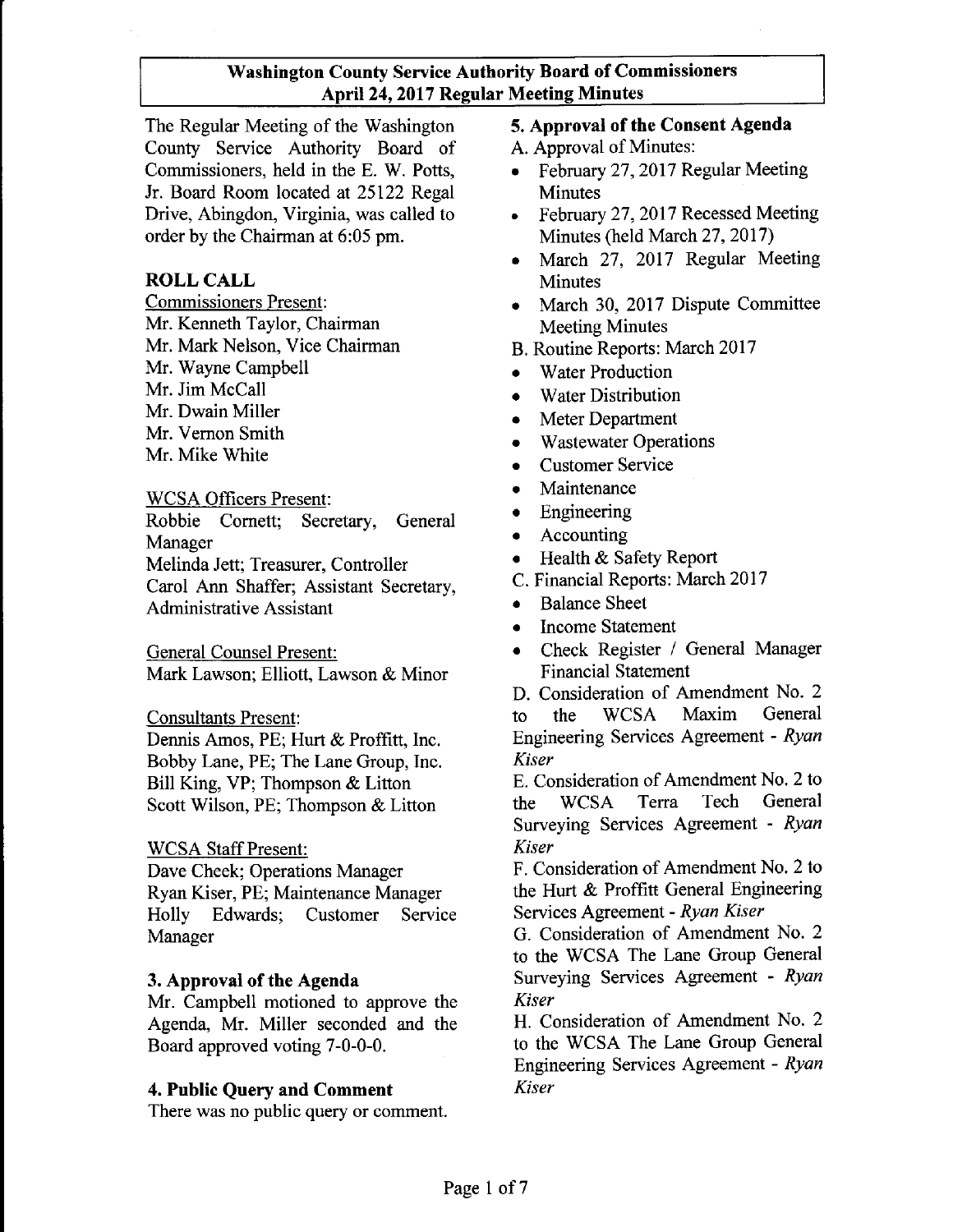1. Consideration of Haskell Station Road Water Line Extension Project Change Order No. 1 - *Ryan Kiser*

According to Mr. Miller the contractor increased the price for pipe from \$20.00 per foot to \$23.00 per foot.

Mr. Nelson asked if there was an opportunity to renegotiate the price.

Mr. Cornett will try to renegotiate the price per foot with the contractor.

Mr. Nelson then made a motion to approve the Consent Agenda with Item I to be reviewed by the General Manager. Mr. Miller seconded and the Board approved voting 7-0-0-0.

#### 6. Rate, Fee and Charge Public Hearing - *Chairman*

- The Chairman, Mr. Taylor, announced the purpose of the public hearing which is to consider "preliminarily adopting charges to WCSA Rates, Fees and Charges".
- The Chairman then opened the public hearing and asked Mr. Cornett and Mrs. Edwards to make a brief presentation.
	- a An outline of the presentation discussed by Mr. Cornett and Mrs. Edwards is attached.
- The Chairman asked if there was anyone present to speak in favor of the proposed changes.
	- a No one spoke.
- The Chairman asked if there was anyone present to speak in opposition to the proposed changes. a No one spoke.
- The Chairman then closed the public hearing and asked the Board if there was any discussion.
- The Chairman asked what the Board's pleasure was on the matter.

Mr. Nelson made a motion to approve the Leak Adjustment Policy as presented. Mr. McCall seconded and the Board approved with a unanimous vote of7-0-0-0.

#### 7. Operations Report and Update - Dave Cheek

Mr. Cheek's reviewed the attached Operations Update.

#### 8. General Manager's Report & Update - Robbie Cornett

Mr. Cornett discussed the attached General Managers Report and Update.

In a conversation Mr. Smith said he had with Mr. Copenhaver, Mr. Cpoenhaver asked ifWCSA could have offered water line replacement services instead of offering them from an outside company (HomeServe).

WCSA employees who were licensed and insured and had businesses outside WCSA could apply to HomeServe for that work. WCSA did not have a policy preventing employees from that, responded Mr. Cornett.

Mr. Nelson thought Mr. Copenhaver may have been asking if WCSA could have offered the same type program where customers enroll and WCSA pays employees to do the work. It would be the same type system, WCSA would collect the monies, hold it in escrow; self-insured; and use those funds to cover the cost of the repair or replacement.

#### 9. Water and Wastewater Construction Projects Update - *Ryan Kiser*

Mr. Kiser reviewed the attached presentation.

During his review, Mr. Kiser asked the Board's permission to advertise the Richie Road Project pending VDH approval.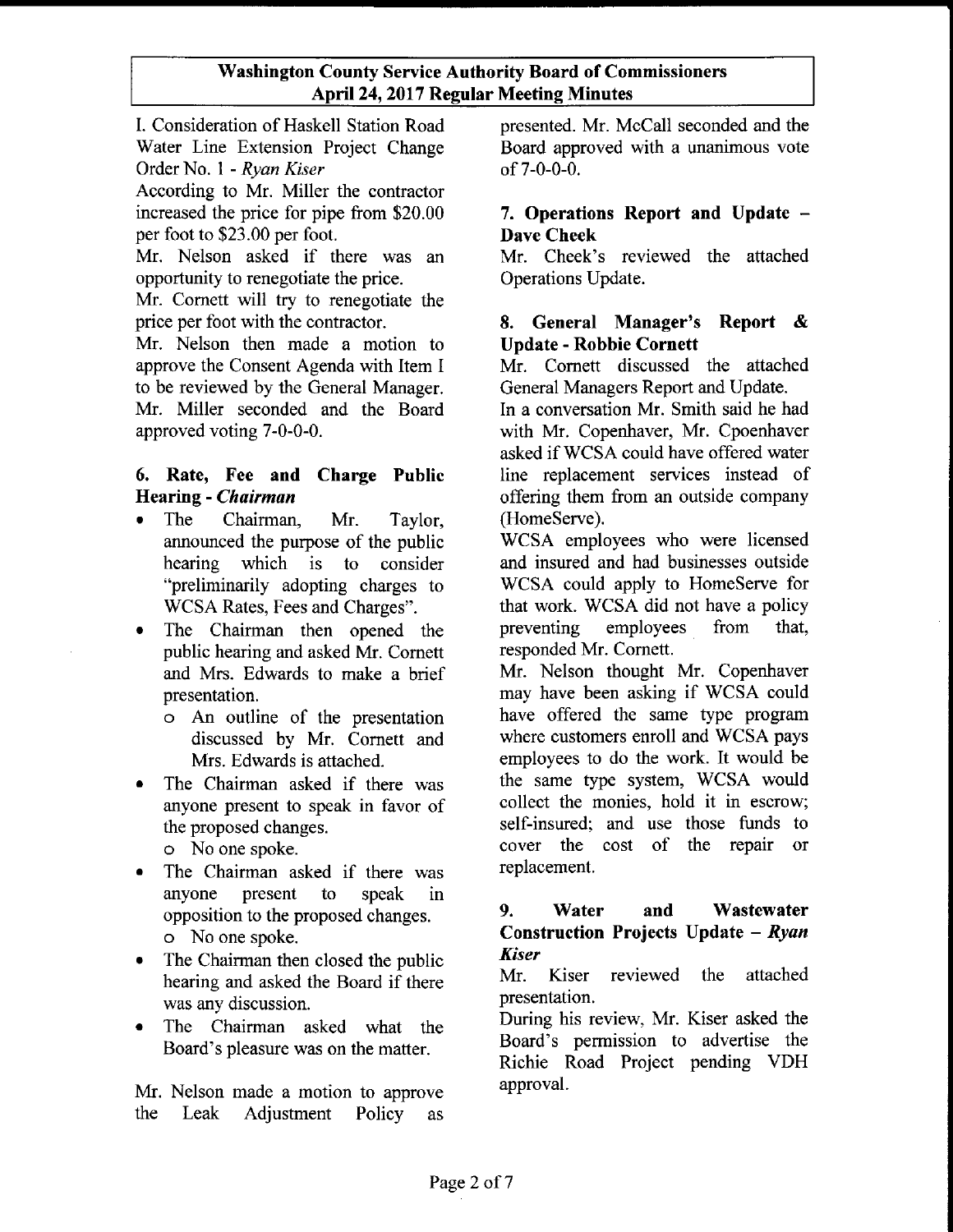Mr. Nelson motioned to approve advertisement of the Richie Road Project pending VDH approval. Mr. Campbell seconded and the Board approved voting 7-0-0-0.

Mr. White asked if residents who previously signed user agreements would pay the connection fee that was in effect at the time they signed the user agreement or would they pay the current connection fee.

Mr. Kiser thought residents would be charged the connection fee that was in effect at the time they signed user agreements but would confirm that for the Board.

#### **10. Engineer's Report and Update** *Bobby Lane ofThe Lane Group (TLG):*

Mr. Lane updated the Board on the following projects.

- Middle Fork South Fork DEQ Withdrawal Permit
- Galvanized Line Replacement Project - Phase II
- Mill Creek Water System Improvements
- Galvanized Line Replacement Project - Phase III
- Abingdon Tank Improvements
- Route 58 Water Supply Improvements Project

Mr. Taylor requested the Abingdon Water Storage Tank bid be moved up one week. Mr. Lane will be glad to reschedule the bid one week in advance.

#### *Dennis Amos of Hurt* **&** *Proffitt Inc. (H&P):*

Mr. Amos provided updates on the following projects.

• Exit 13 Sewer Project Phase 2A

Mr. McCall requested for a breakdown of Resident Project Representative (RPR) overtime for Phase 2A and for any other projects. Mr. McCall said there was a lot of overtime for Phase 2A and he asked Mr. Amos if the firm had estimated that much overtime for Phase 2A.

Mr. Amos said Anderson & Associates (A&A) had an hourly budget for RPR services but the Board elected to provide RPR services for Phase 2A. A&A did not provide RPR services for Phase 2A, WCSA is providing RPR services, stated Mr. Amos.

Mr. Amos provides a list of services that the RPR is to complete on projects and understands the RPR is completing those tasks. Mr. Amos said he did not have an estimate for RPR overtime.

Mr. Kiser developed a defined list of rules and responsibilities for the RPR to follow while inspecting projects; specific activities the RPR is to be engaged in while on site and that is being monitored.

Mr. McCall said he goes by the project (Phase 2A) every day and in his opinion, the project is not being monitored well, saying someone needs to get a handle on it. Mr. McCall said he held Hurt & Proffitt responsible since they are the engineers for the Phase 2A project.

• Exit 13 Sewer Project Phase 3

#### **11. Consideration** of 2017-2018 **WCSA Budget -** *Melinda Jett*

Mr. Cornett and Mrs. *lett* reviewed the 2017/2018 Budget.

Mr. Cornett began the Budget review discussing:

• Item 1: The last Board of Commissioners compensation increase.

Mr. Smith began discussions of a compensation increase by discussing compensation paid to the Board of Supervisors members. The Commonwealth of Virginia sets the pay for the Board of Supervisors. The Board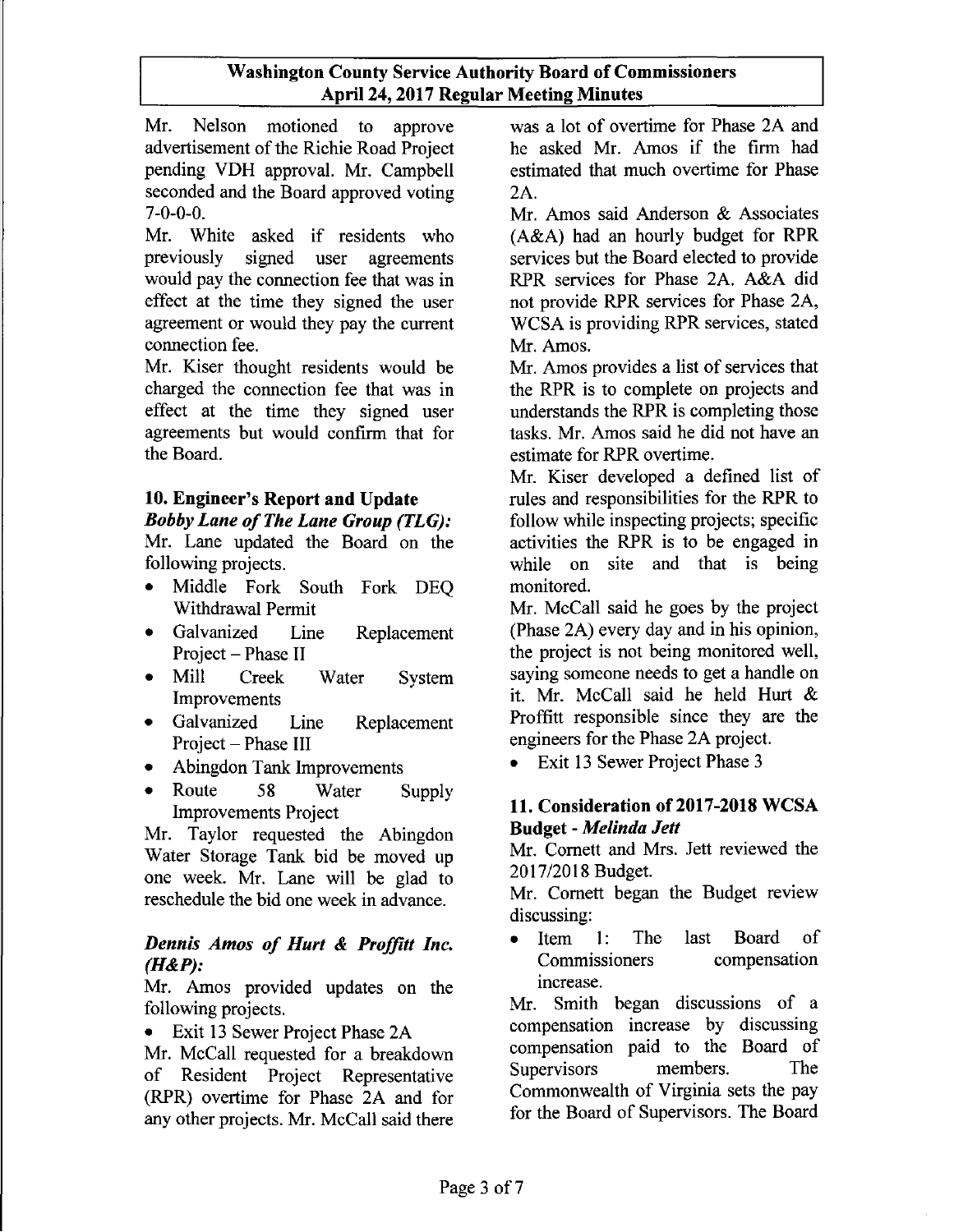of Supervisors sets the pay for the WCSA Board of Commissioners.

Mr. Taylor said in his opinion, Commissioners serving on WCSA Committees should be given extra compensation for their time preparing for and attending those meetings.

After a brief Board discussion, Mr. Nelson made a motion to request the Board of Supervisors consider a compensation increase of \$50.00 per meeting for Commissioners who participate in any meeting of a WCSA Board established committee. Mr. Campbell seconded the motion.

Mr. Miller spoke up saying when he took the position of WCSA Commissioner, is understanding was he would serve voluntarily and did not know WCSA Commissioners received compensation for their service. Mr. Campbell echoed Mr. Miller's statement. The Chairman asked for a Board vote. The Board approved with the motion with a 6-1-0-0 vote. Mr. Miller voted in opposition of the motion.

Mr. Cornett offered to write to Mr. Berry of the Board's action so the request may be scheduled as an agenda item for consideration of the Board of Supervisors.

For the record, Mr. Nelson said he would not accept any payment for any committee meetings he personally attends.

Mr. Cornett then discussed:

- Item 2: Office 365 compared to Office 2016
- Item 3: Upgrading Commissioners boardroom chairs
- Item 4: The addition of electric locks and windows on vehicle procurements
- Item 5: Hours on existing backhoe and the standard of equipment replacement
- Item 6: Mill Creek Budget per the<br>Inter-municipal agreement and Inter-municipal agreement and coordinating a steering committee meeting during April 2017.
- Item 7: Should the meter replacement project be added to the unfunded portion of the 5 year capital improvements plan
- Item 8: Update the Mill Creek Budget
- Item 10. Options if WCSA reaches the established reserve targets prior to fiscal year end 2019

Mr. Cornett requested the Board consider resending the wastewater rate increase.

If water rates increase, what plan does WCSA have to use those monies in a way to affectively help rate payers and not increase WCSA reserves at a higher rate than the 5 Year Rate Plan calls for, Mr. Nelson asked? Due to the (Budget) numbers provided, in Mr. Nelson's opinion the Board should strongly consider not increasing water rates.

Mr. Cornett explained the reason to increase in water rates is due to the list of unfunded water projects.

Mr. Nelson stated he does not have a problem using the revenue from the water rate increase to help fund water projects that are not funded.

Mr. Miller thought there may be a much larger rate increase required in the future to cover the debt services if the Board chooses to resend the scheduled rate increase.

Mr. Cornett did not recommend the rate increase was not to pad reserves but to be used toward unfunded water projects. That was exactly the comment Mr. Nelson said he wanted to hear. Mr. Nelson needed to know if the Board approves the rate increase, the money will be used toward projects and not be put deposited in reserves. That is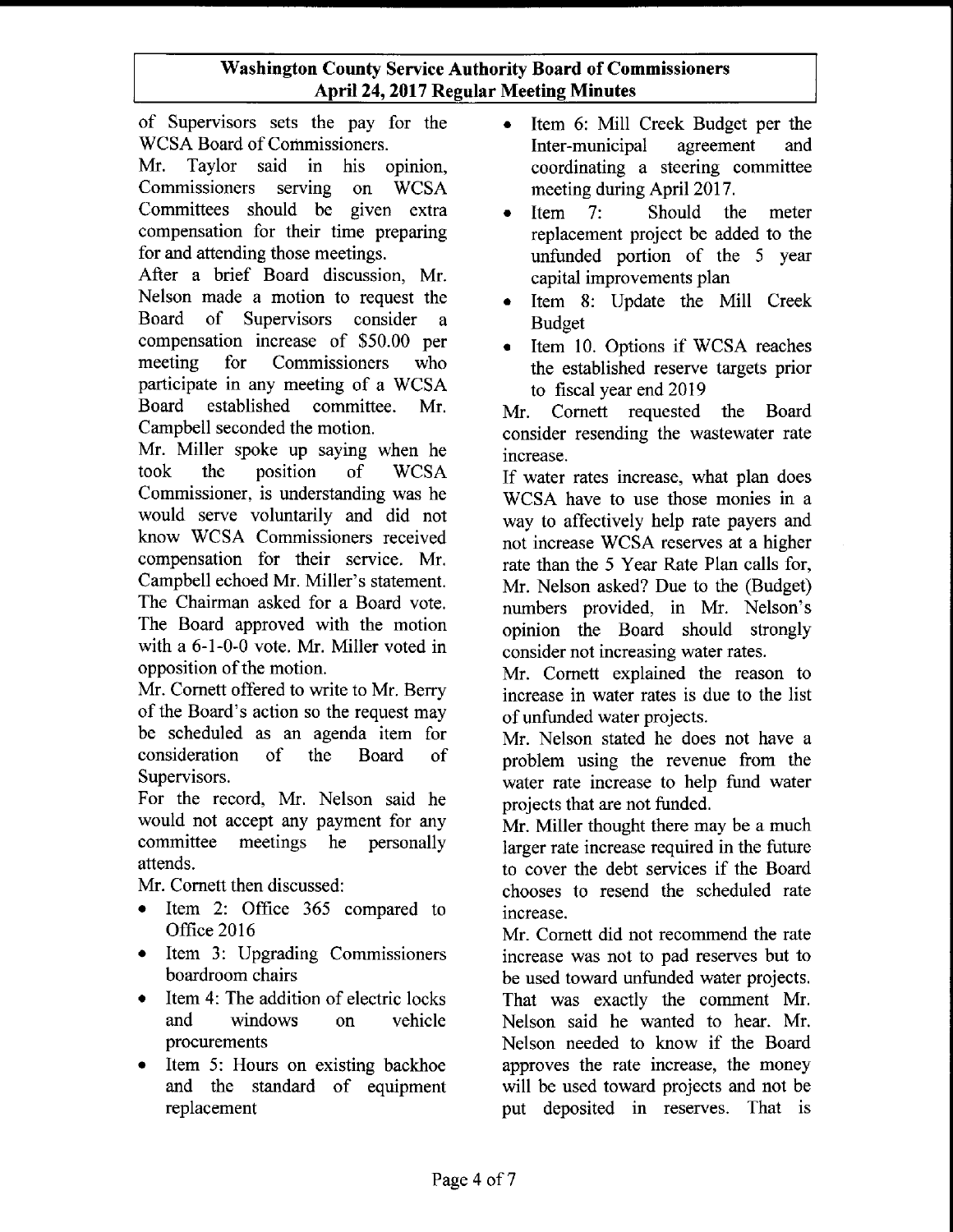important so Mr. Nelson can tell his constituents the rate increase is so water can be provided to new customers and to leverage down overall costs.

Mr. Miller would like the Board or a committee to develop a plan to rank projects and recommend how the money will be spent for the projects.

The Board preliminary adopted resending the wastewater rate increase scheduled for July 1, 2017 set by the 5- Year Rate Plan. Mr. McCall seconded and the Board approved voting 7-0-0-0.

- Item 11: Overtime Budget
- Item 12: WCSA gross-ups for bonuses and gifts

Mr. Taylor asked that more money be allocated for the company picnic.

Mr. McCall would like the crew leaders to do more to encourage employees to attend the company picnic.

Mr. Nelson made a motion to increase the employee picnic budget to \$6,500. Mr. White seconded and the Board voted 7-0-0-0 approving the increase.

• Item 13: Fee structure to encourage customers to pay for disconnected for non-payment

Mr. Nelson would like ideas on ways to incentivize customers to pay their bill suggesting a "discount" of some type.

Mr. Cornett will review the Bond Covenants to determine if there is some opportunity that would allow WCSA to offer customers an incentive or discount for payment that to avoid being disconnected.

Mrs. Jett continued the budget review discussing:

- Item 9: Why current fiscal year end projections are less than budgeted
	- o Additions to the Maintenace Capital Budget

Mr. Nelson stated he had no issues with anything in the budget except he would like an agreement that any excess funds

above and beyond the projected reserves needed to meet the rate plan, including the funds from the water rate increase, be allocated specifically to water projects that have not been funded,

Mr. Cornett and Mrs. Jett will provide the Board with an updated budget that includes April figures, the increase in company picnic monies and the new maintenance capital items.

Mr. Taylor asked that any "fat" in the budget be removed.

#### 12. Consideration of the Lee Highway Corridor Sewer Project Procurement *- Robbie Cornett*

Mr. Cornett discussed the Lee Highway Sewer Project procurement.

The Board had a brief discussion.

Mr. Cornett then asked the Board to consider concurring with the Committee's recommendation to begin Contract negotiations with Thompson & Litton and The Lane Group for the preliminary work and, subject to staff approval, authorize the General Manager to execute the Contracts.

Mr. Nelson motioned to approve the Committee's recommendation, Mr. McCall seconded and the Board approved with a 7-0-0-0 vote.

#### 13. Closed Meeting - 8:35 **pm**

Mr. Nelson moved that the Board adjourn to Closed Meeting in accordance with the Virginia Freedom of Information Act;

- 1. Code of Virginia Section 2.2-3711 Paragraph (A) (3): Acquisition and Disposition of Property:
	- a. Discussion and consideration of the acquisition of real property for a public purpose, where discussion of such acquisition of property in open meeting would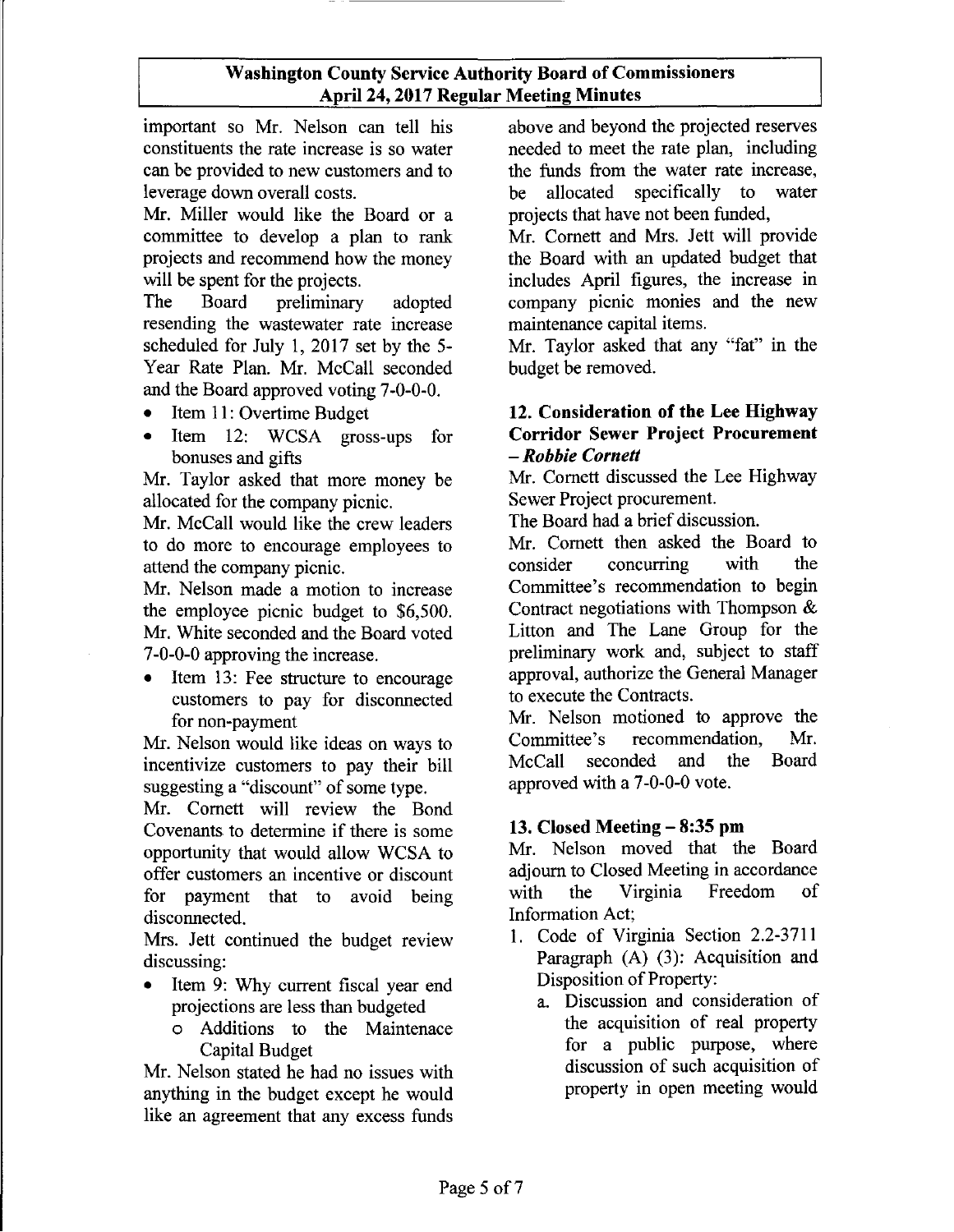adversely affect the bargaining position of WCSA.

- i. Easement and property acquisition related to the Love's Travel Stop Project.
- 2. Code of Virginia Section 2.2-3711 Paragraph (A) (6): Investment of Public Funds:
	- a. Discussion and consideration of public funds where bargaining is involved and if made known publically at this time, would adversely affect the bargaining position of WCSA.
		- i. Easement and property acquisition related to the Love's Travel Stop Project.

In addition to the Board the presence of Mark Lawson, WCSA Legal Counsel and Robbie Cornett, WCSA General Manager was requested. Mr. Miller seconded the Motion of Closed Meeting and the Board approved voting 7-0-0-0.

#### Return to Open Meeting - 9:03 pm

Mr. McCall made a motion to return to Public Session. Mr. Miller seconded and the Board approved voting 7-0-0-0.

Mr. Nelson then read the following Certification of Closed Meeting;

Whereas, the Washington County Service Authority has convened a Closed Meeting on this date pursuant to an affirmative recorded vote and in accordance with the provisions of the Virginia Freedom of Information Act;

And Whereas, Section 2.2-3712 Paragraph D of the Code of Virginia requires a certification by this Authority that such Closed Meeting was conducted in conformity with Virginia Law. Now, therefore, be it resolved that the Authority hereby certifies that to the best of each member's knowledge, (1) only public business matters lawfully exempted from open meeting requirements by Virginia law were discussed in the Closed Meeting to which this certification resolution applies, and (2) only such public business matters as were identified in the motion convening the Closed Meeting were heard, discussed or considered by the Authority.

Aye by Mr. Miller, Mr. Smith, Mr. Campbell, Mr. Taylor, Mr. Nelson, Mr. White and Mr. McCall confirming no outside discussion took place other than Closed Meeting topics.

#### 14. Late Items

Mr. Taylor asked a question about the Board Member Roles and Responsibilities memo dated April 20, 2017.

The first item questioned was what constituted a quorum?

According to the WCSA's By-Laws, a quorum is made up of four Board members (or majority of the total number of the Commissioners), explained Mr. Cornett.

The next item discussed was how many votes were required to pass a motion. Mr. Cornett indicated, according to WCSA's By-Laws, all resolutions adopted or other actions taken by the Board requires an affirmative vote by a majority of the total members of the Board (four Commissioners) regardless of the number of Commissioners present for the meeting. An item may be tabled for a later vote.

Mr. McCall commented that if a Board member has a conflict of interest, a quorum may be less than four members. Mr. Lawson agreed, if the conflict impacted the quorum. If seven Commissioners are present and four have a conflict, the remaining three members make a quorum and three affirmative votes may carry a motion.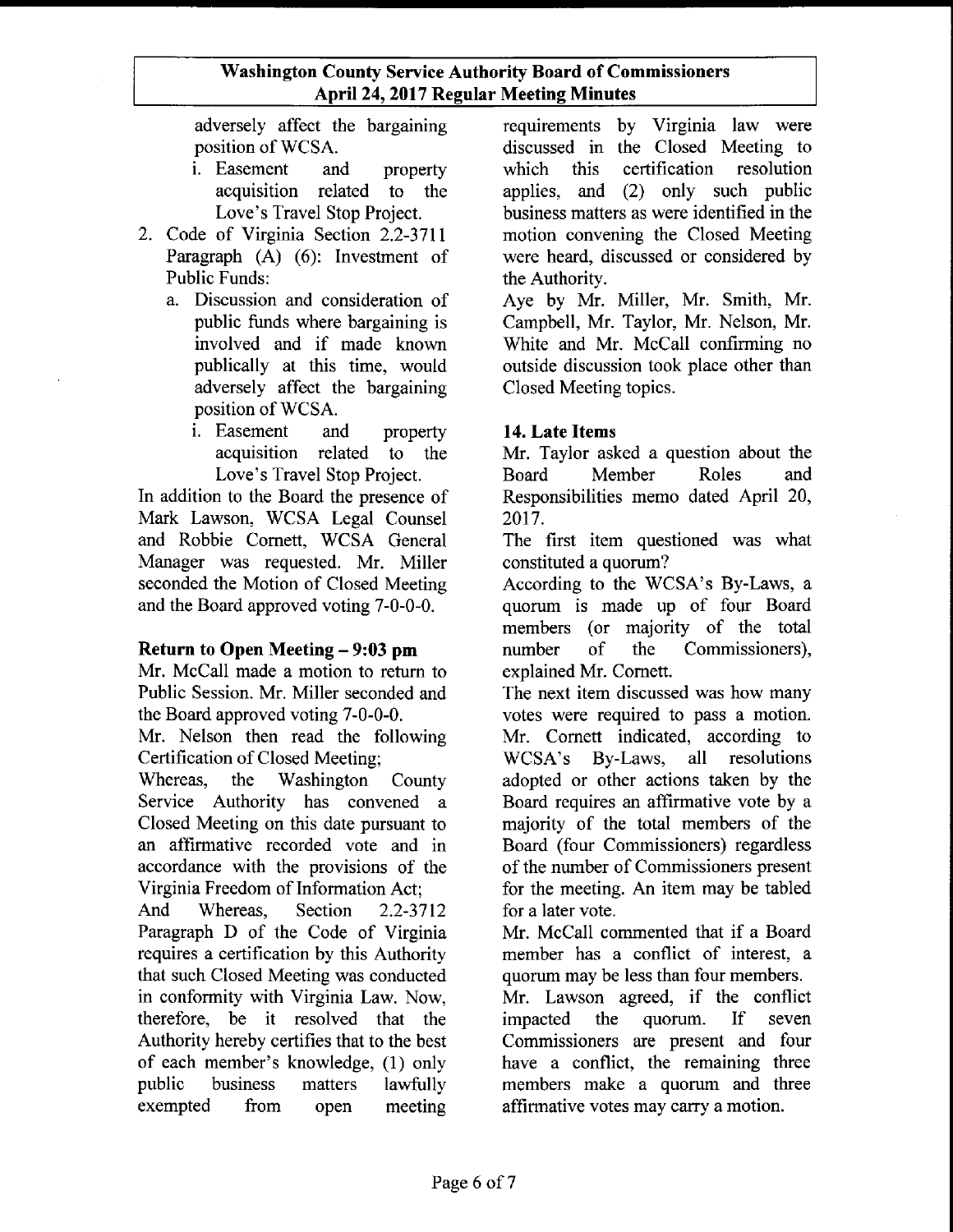Mr. Nelson commented next saying what he took from the memo was clearly, the way WCSA's By-Laws are written; it takes the entire Board to make a decision. A single Commissioner cannot impose themselves in a situation; it takes the collective body (Board) to make a decision.

Mr. Lawson said an individual (Commissioner) has no authority.

Mr. Nelson said based on the memo, his understanding is the Board has the ability to hire and fire the General Manager; it is the General Manager's responsibility to manage the employees. **If** a Board member wants to do something, they have to bring it to the full Board for a vote. The authority comes from the collective Board. The only person the Board hires is the General Manager, based on the memo, stated Mr. Nelson. Correct; stated Mr. Lawson.

Mr. Cornett manages the employees, not a Commissioner. If a Commissioner has an issue, we would bring it back to the collective body (Board) to deal with; is that correct, asked Mr. Nelson?

That is correct, stated Mr. Lawson.

Lastly, the Board indicated they would like to have a workshop to prioritize unfunded water projects and how to allocate additional reserves for those projects.

#### **15. Recess to May 22, 2017 at 4:00 pm for a Project Workshop**

Mr. Nelson made a motion to recess for a projects workshop on May 22, 2017 at 4:00 pm. Mr. Campbell seconded and the Board approved voting 7-0-0-0. The Meeting convened at 9:16 pm.

-c::::::::::=-:;f----\_~ en Tavlor, Chairman Shaffer, Assistant Secretary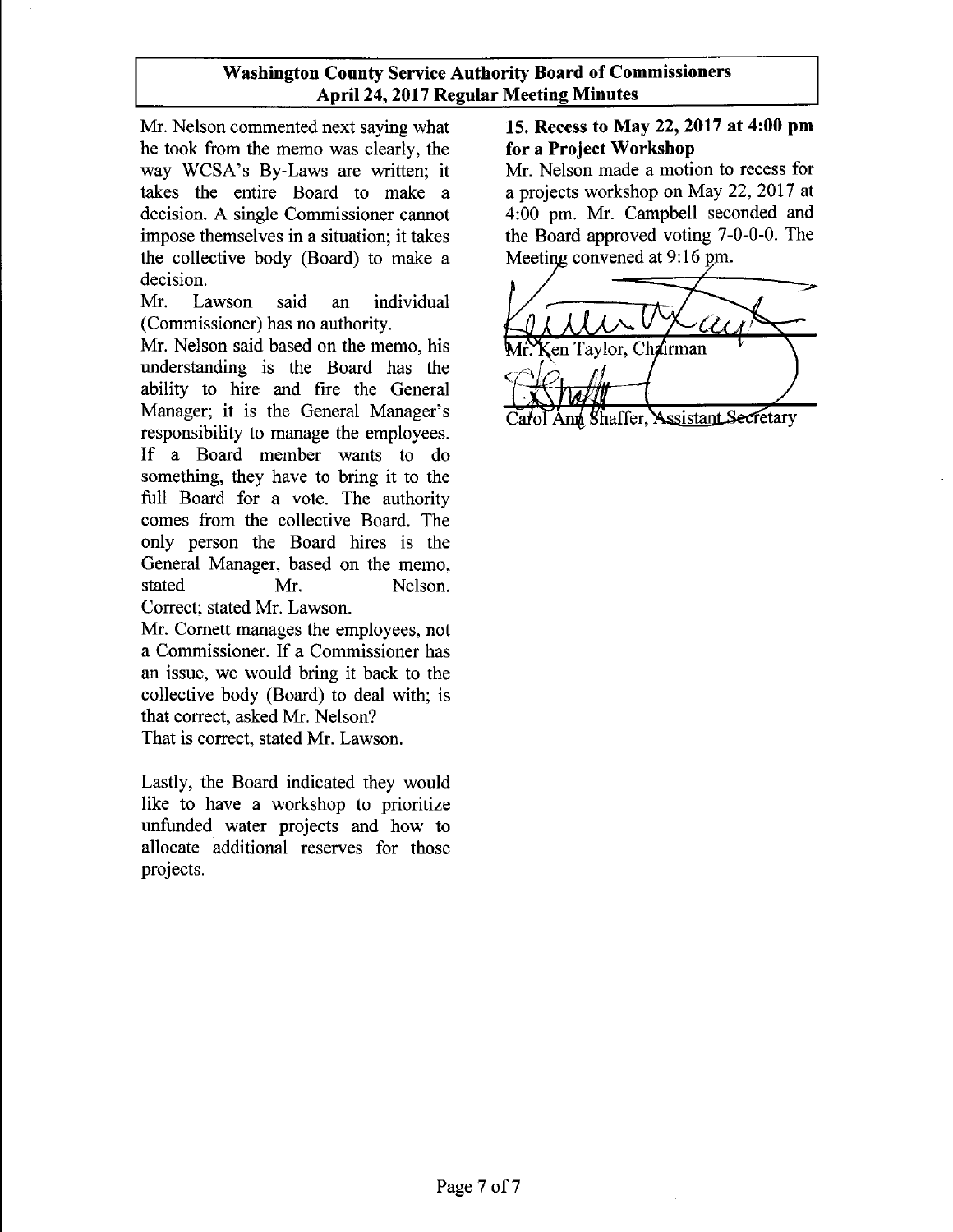#### lliilllJ **Rate, Fee and Charge Public Hearing**

Prepared and Presented by: **Holly Edwards** Robbie Cornett

#### 2~] **Rate, Fee and Charge statute 15.2-5136 (G)**

- cannot Establish New/Different Rate Until Public Hearing Allowing Users/Others the Opportunity to Speak
- Adopt Resolution Preliminarily Adopting Rate, Fee and Charge
	- Occurred March 30, 2017 by Dispute Committee
- Notice of Public Hearing Two Times at Least Six Days Apart in Paper of General Circulation With the Second Advertisement Being at Least 14 Days Before Public Hearing
- Copy of Notice Mailed to all Governing Bodies of all Localities
	- Published in the Bristol Herald Courier on April 4 and 10, 2017
	- Mailed to the Towns of Abingdon, Damascus and Glade Spring on April 3, 2017.

#### 3 **Rate, Fee and Charge Statute 15.2-5136 (A-D)**

- "Just and Equitable"  $(1x)$
- "Fair and Reasonable" (3x)
	- Code Doesn't Specify That Charges be Tied Directly to the Cost of Providing the Service (Though That can be a Good Reason for Establishing a Charge)
	- Revenue Needs to Equal/Exceed Expenses

#### 4~. **Current Leak Abatement Policy**

- Average High Bill With Two Previous Normal Bills
	- •If Leak Occurs OverTwo Months (or More), Two High(est) Bills are Averaged With Two Previous Normal Bills
	- Consumption Before/After Adjustment Billed as Follows:

#### 5.1 **Preliminary/Proposed** Leak Abatement **Policy**

• Average High Bill With Two Previous Normal Bills

- If Leak Occurs Over Two Months (or More), Two High(est) Bills are Averaged With Two Previous Normal Bills
- Consumption Before/After Adjustment Billed as Follows:

#### 6 **Jill** Background

- Change (in General) Suggested by Samuel Campbell of Damascus who had a Leak
- After Consideration of the Idea by Dispute Committee (Mr. Mccall and Mr. White) in Consultation With Staff (Mrs. Edwards and Mr. Cornett), the Preliminary Change to the Variable Charge for Customers With a Leak was Adopted.
- February 13, 2017Effective Date.

#### 7 **PossibleAdvantages/Disadvantages**

- Advantages:
	- More Affordable for Customers With a Leak
	- Should Recover Treatment and Distribution Costs
- Disadvantages:
	- May Discourage Timely Leak Repair
	- Lowers WCSA Revenue (Progress Toward Reserve Targets)
	- Creates Another Classification and Step in Abatement/Billing Process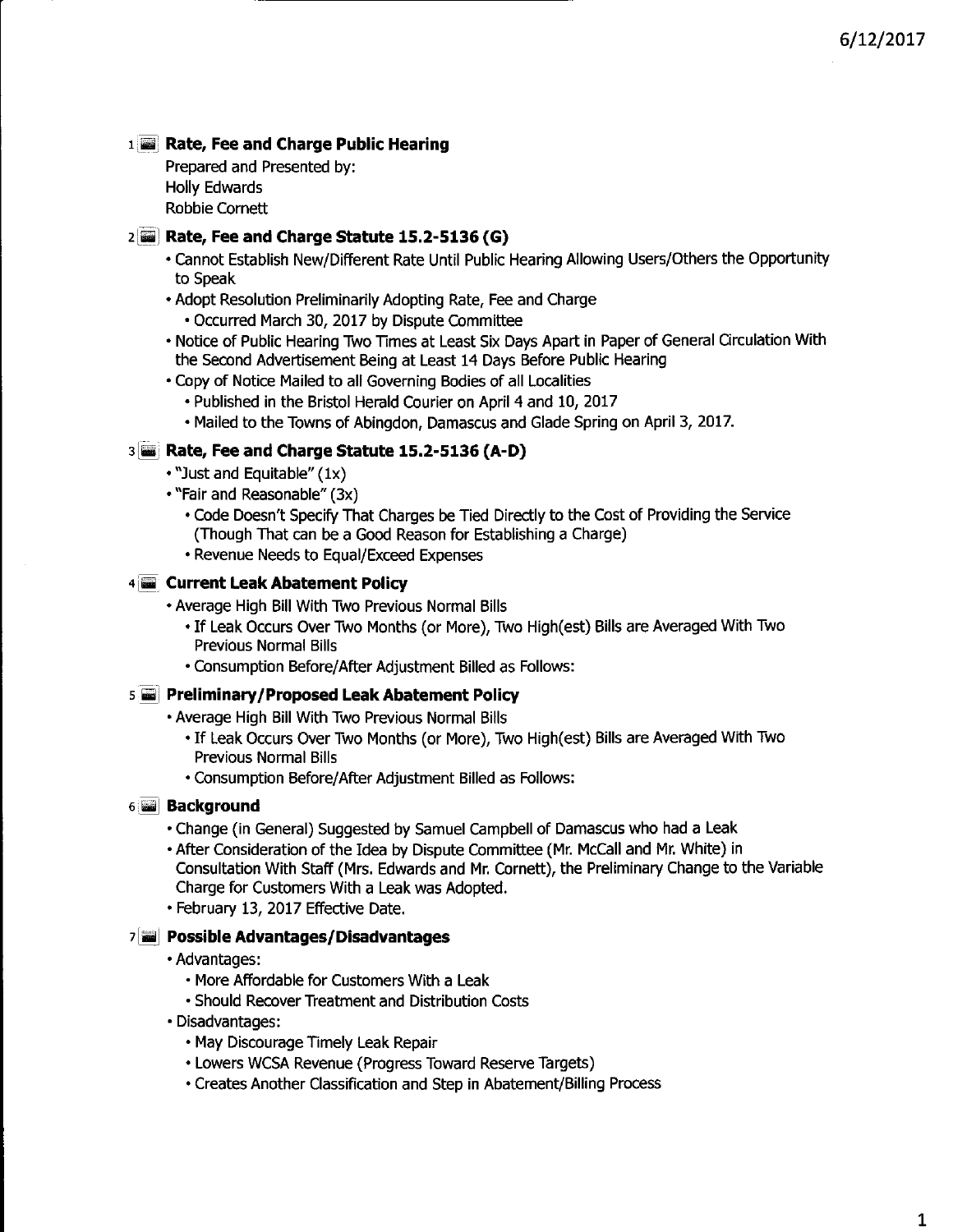

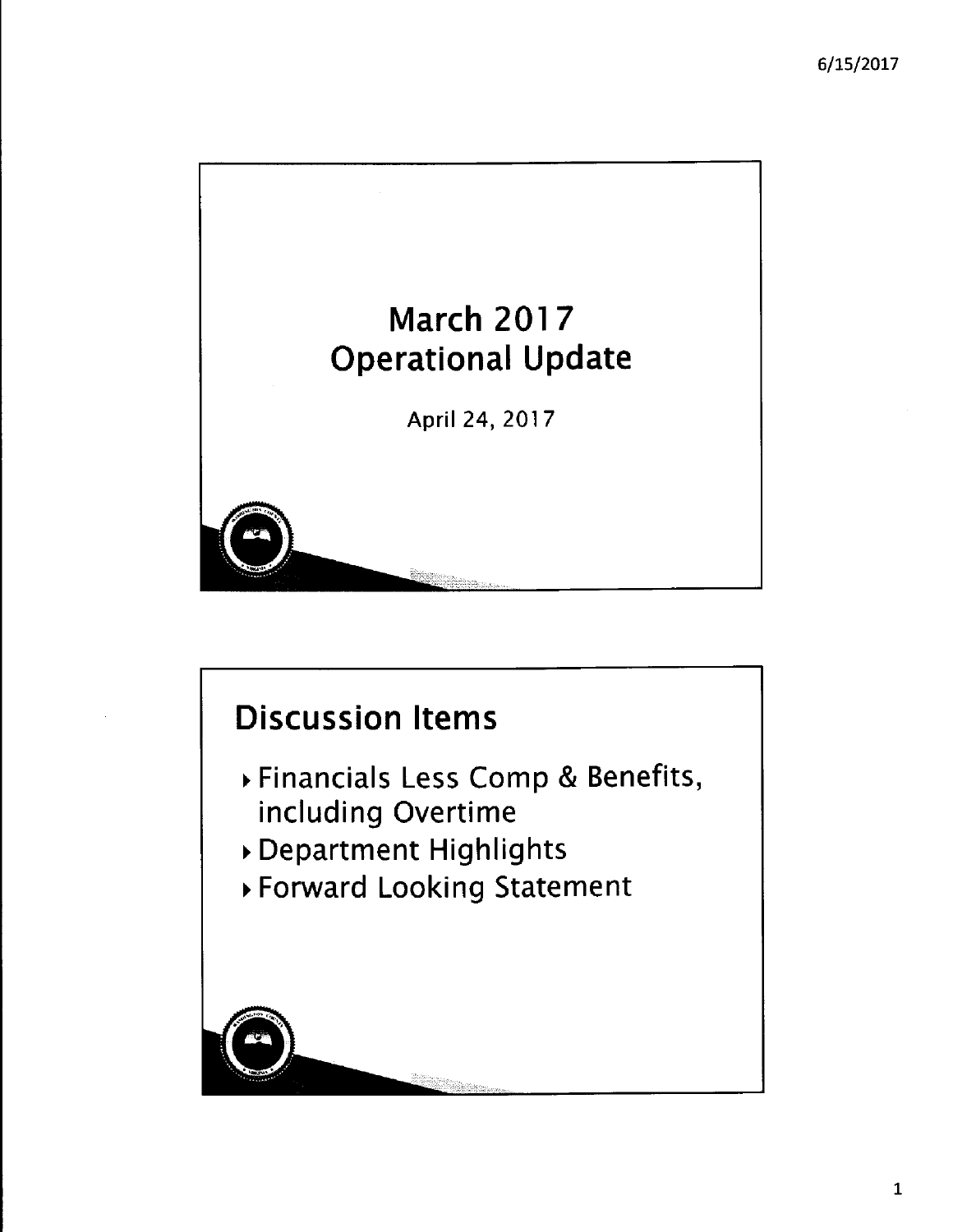

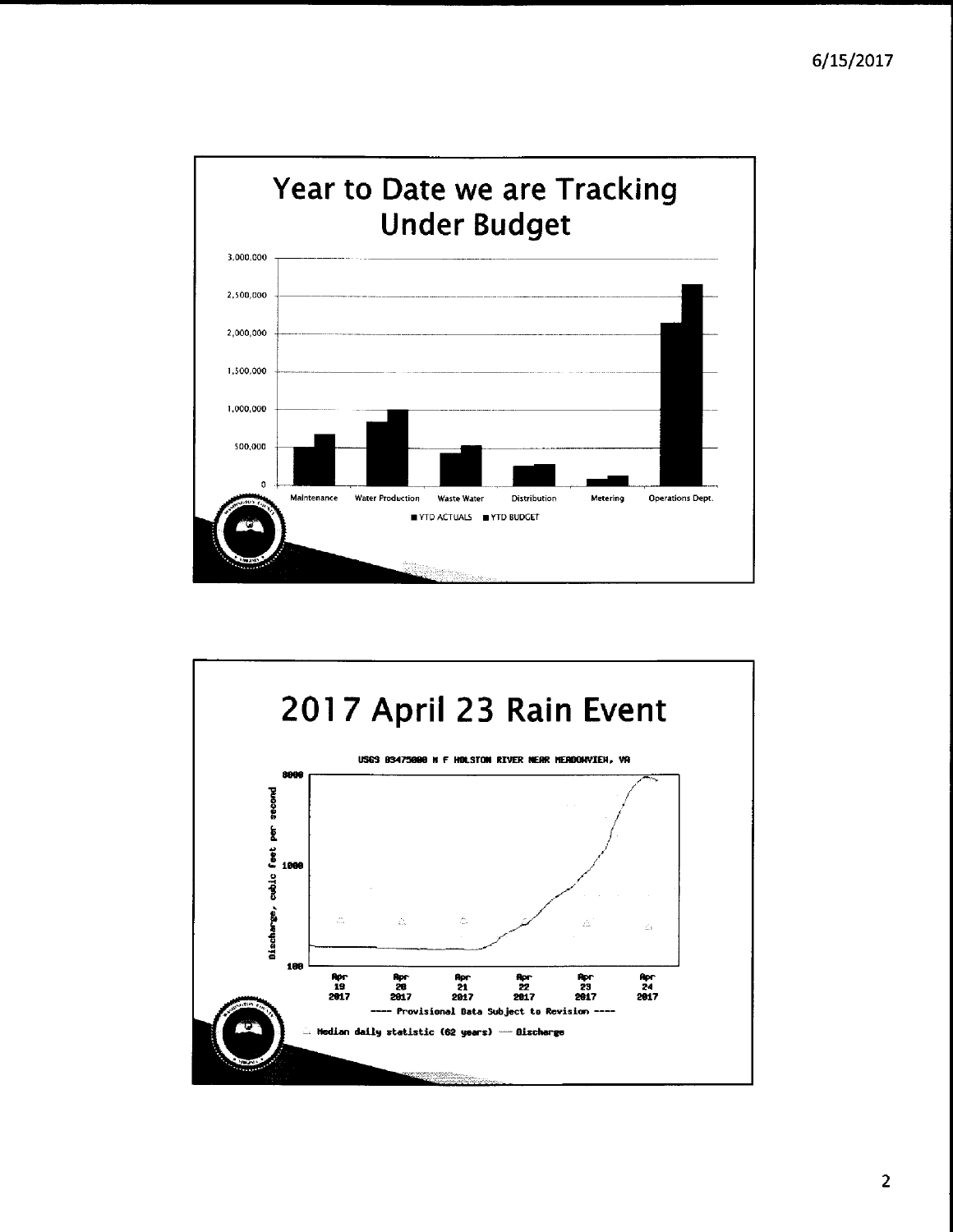

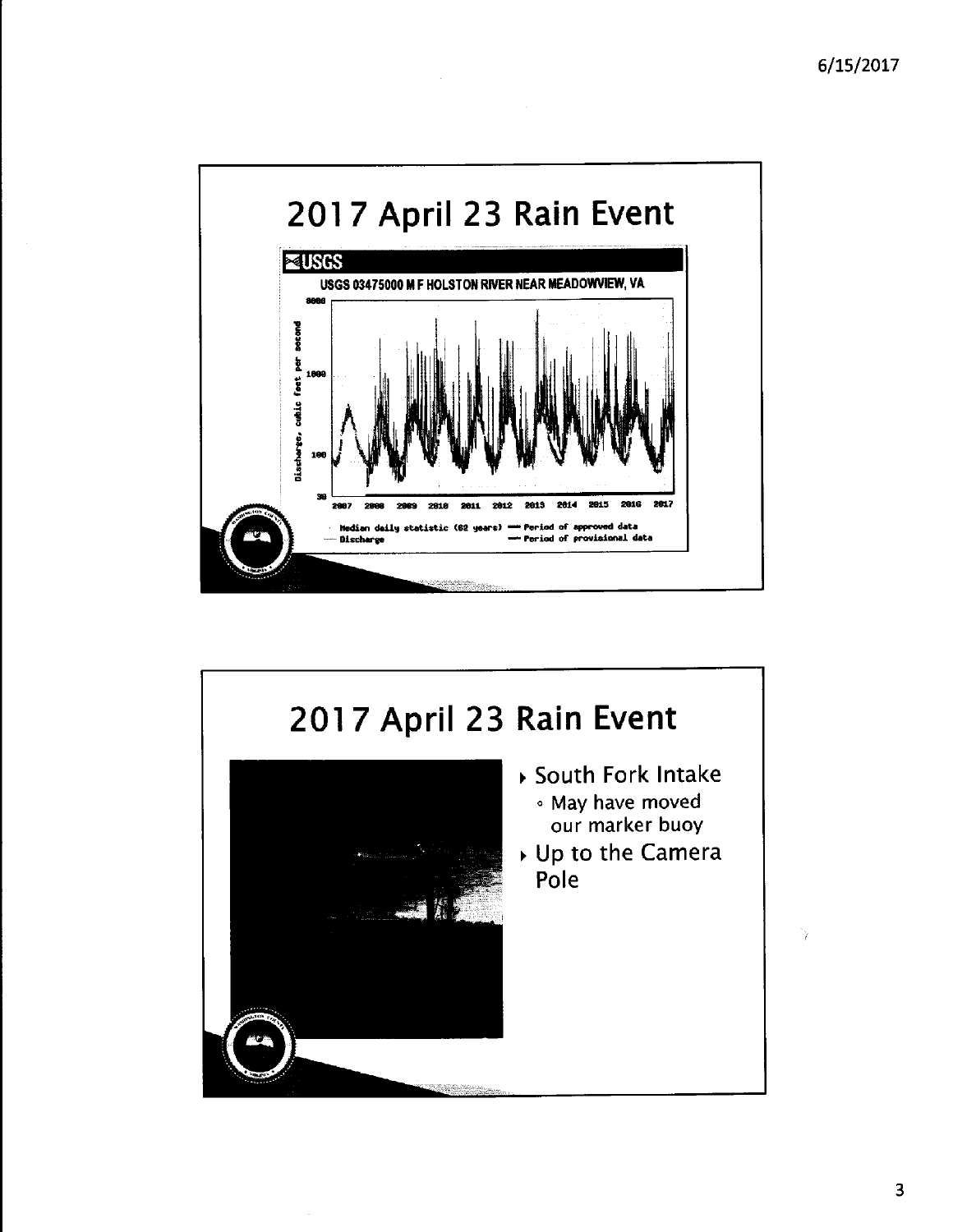# **201 7 April 23 Rain Event**



- Middle Fork Drinking Water Plant
	- <sup>o</sup> Over the Bank up behind Finished Water Pumps
	- <sup>o</sup> Close to Spare tank

# **2017 April 23 Rain Event**

Major Issues

- To the Best of our Knowledge No Waste Water Overflows • Testament to Joint Work between Waste Water & Maintenance
- $\cdot$  Damascus ~ 1 MGD, 2-1/4" Rain
- *<sup>o</sup>* Hall Creek 1 MGD, 2-1/4" Rain
	- To the Best of our Knowledge No Violations
- **.** Several Valve Pits filled, shorting electrical components
	- All back on line by Noon today
	- Taking Inventory of each to determine water depth and why they failed.
		- Correct the Root Causes

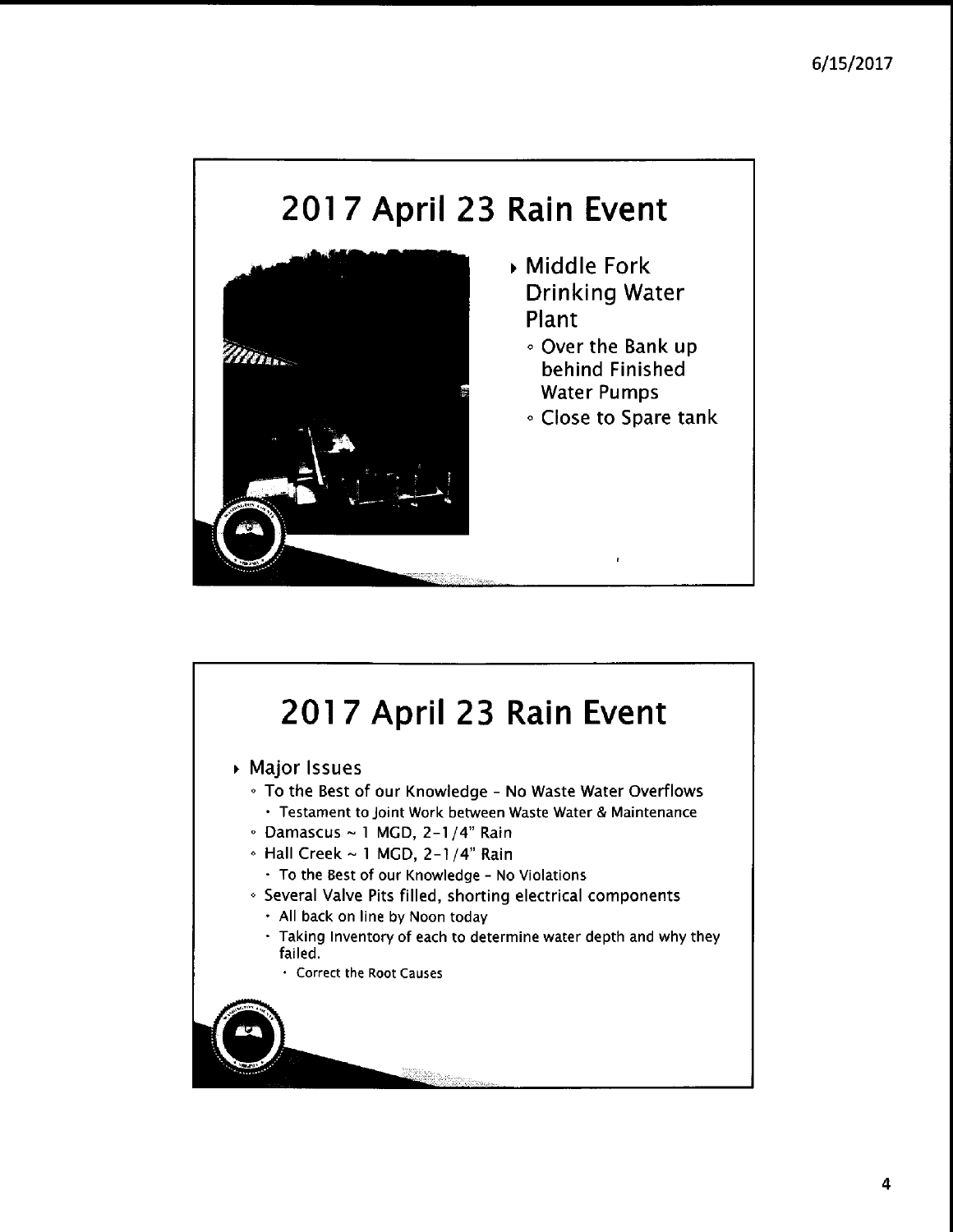# **2017 Mar Water Production Highlights**

#### SFI & MFDWP Issue Resolution

- , Brainstormed and Conducting Precise Pressure Drop Tests
- <sup>e</sup> All 4 Raw Water Pumps Rebuilt
	- · Preparing 12 MGD Trial again

### System Operation

- , Working Through Winter Plans to Insure Water Quality in Hotter Months
	- So far good, stable results with Brumley Gap water age and mixing

# **2017 Mar Water Production Hidden Valley (Update)**

- Hidden Valley Water System Currently Under Operational Exceedance Level for Disinfection By Products (HAAS)
	- <sup>o</sup> Russell County Public Service Authority & Town of Lebanon under NOV from VDH
		- WCSA working to Obtain Lower DBP Sources
			- RCPSA lowered tank levels
			- $\cdot$  WCSA pulled independent sample last week for analysis
			- \* Well on RCPSA side near Town of Lebanon
			- Looking for a well in Hidden Valley
				- Near County Line (Collins)
				- Upper end of Hidden Valley
				- Contractedwith Geologist Bartlett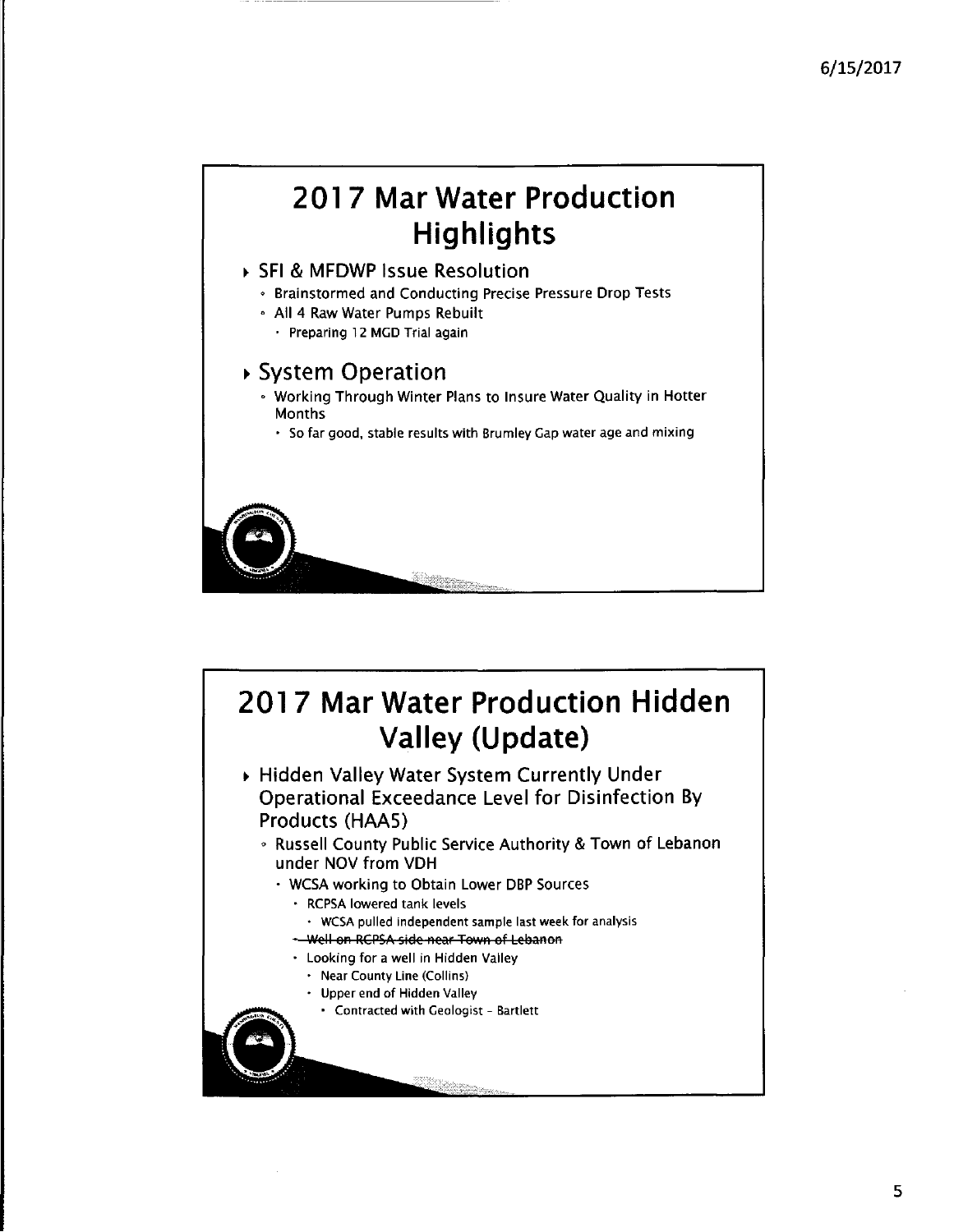

# 201 7 March Wastewater Process **Highlights**

System Operation

- Continue to Focus on Process Stability
- · Both Hall Creek & Damascus well within Control Limits
- Issued Task Order to TLC for Local Limits at Hall Creek
- $\cdot$  Investigating how to Issue RFP for Fats, Oils and Grease Program
- 1&1
	- Team Approach with Maintenance
		- Prioritized and Categorized 1&1 Issues
- Capital
	- Scoping Equipment needs for Hall Creek Headworks
		- Plan is to utilize RFP Process
	- Scoping Process to Retrofit Damascus Plant to extend useful life

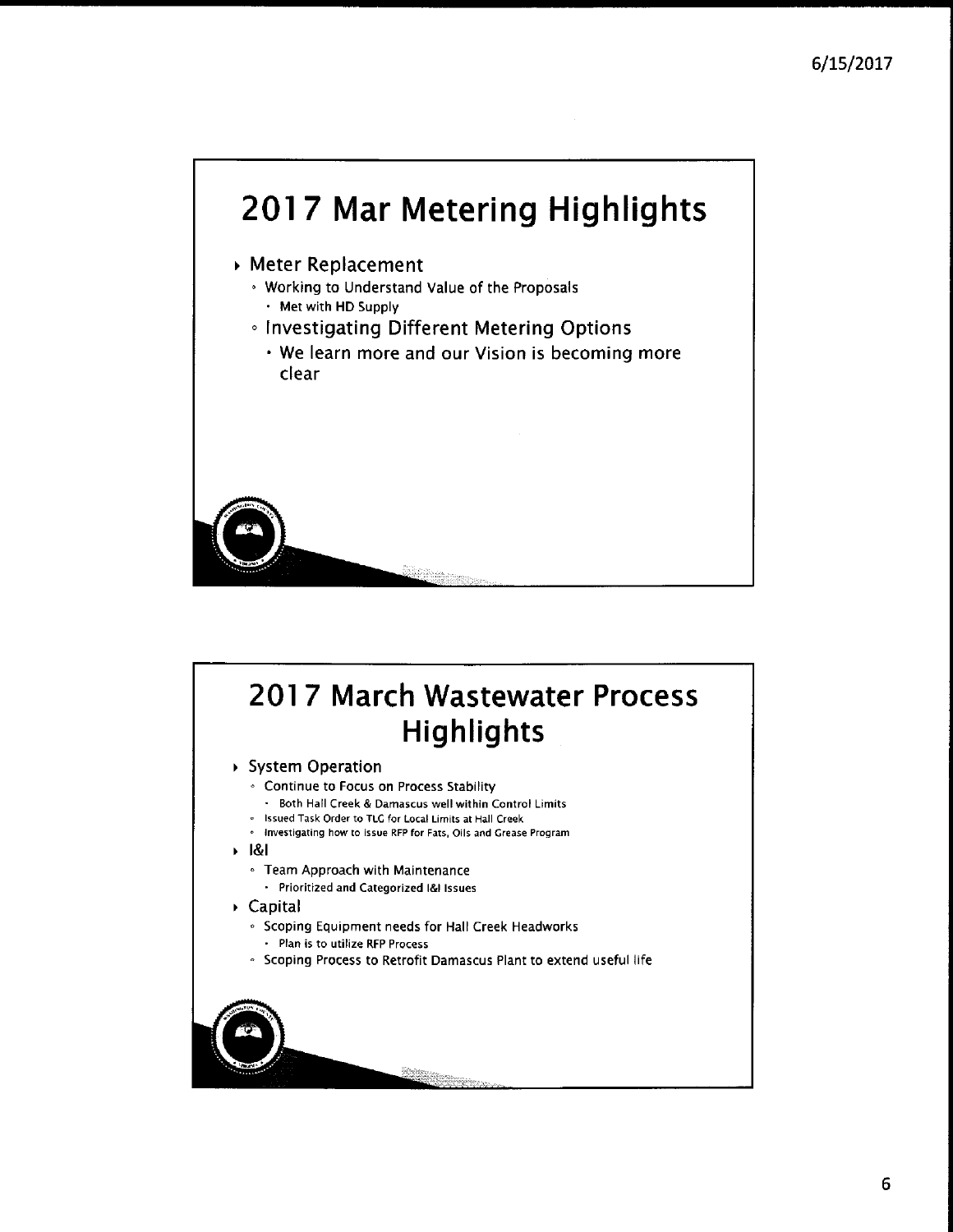

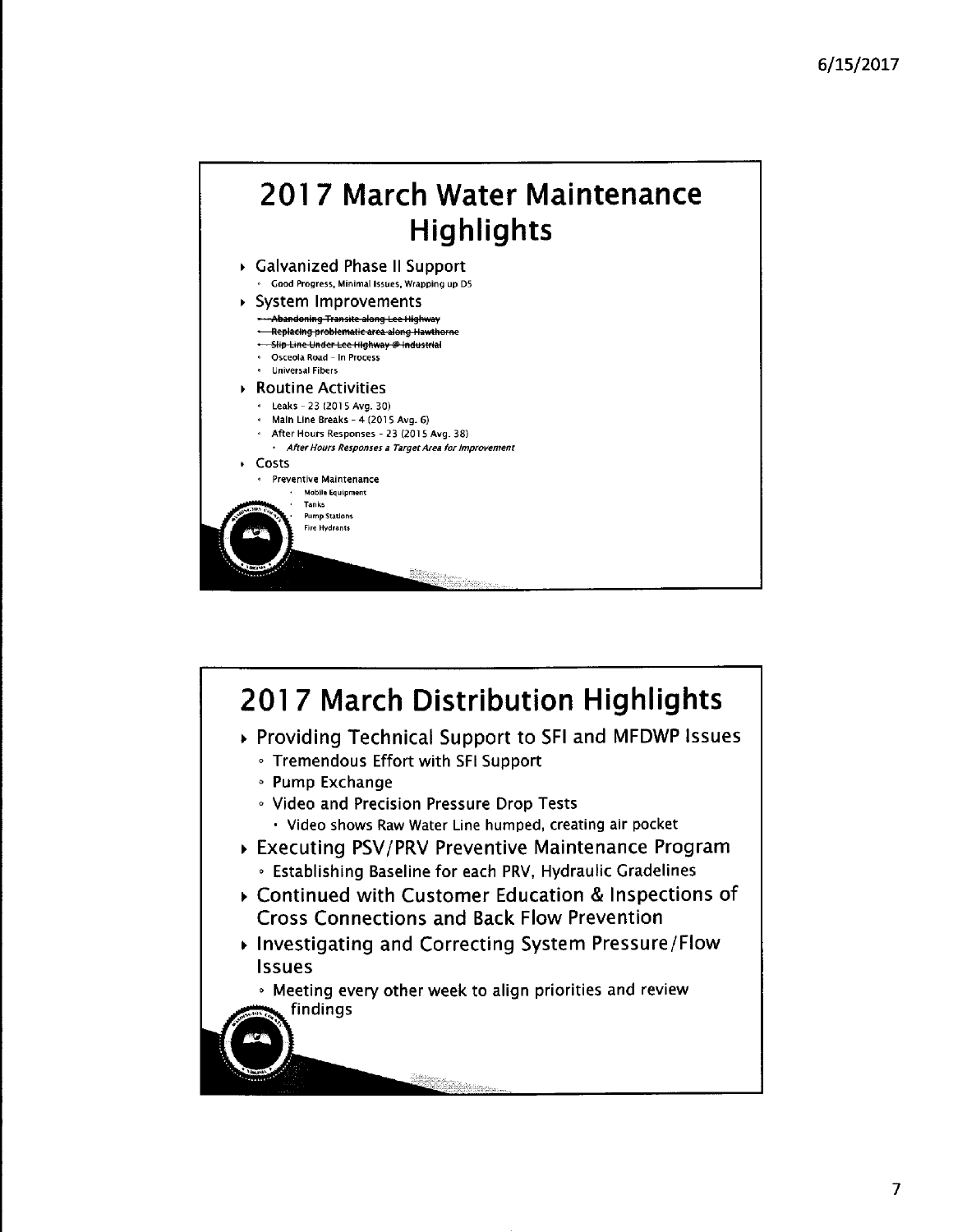

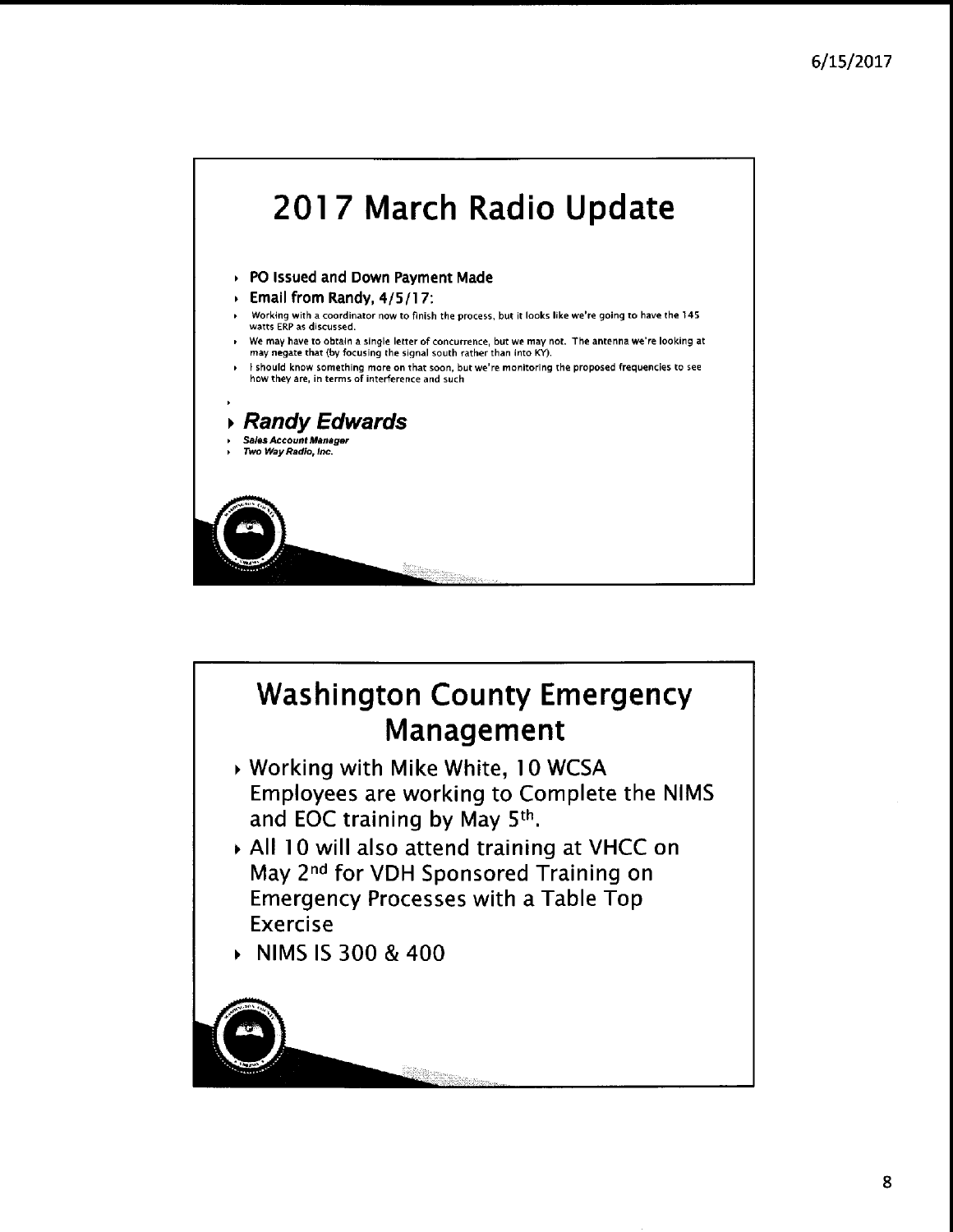

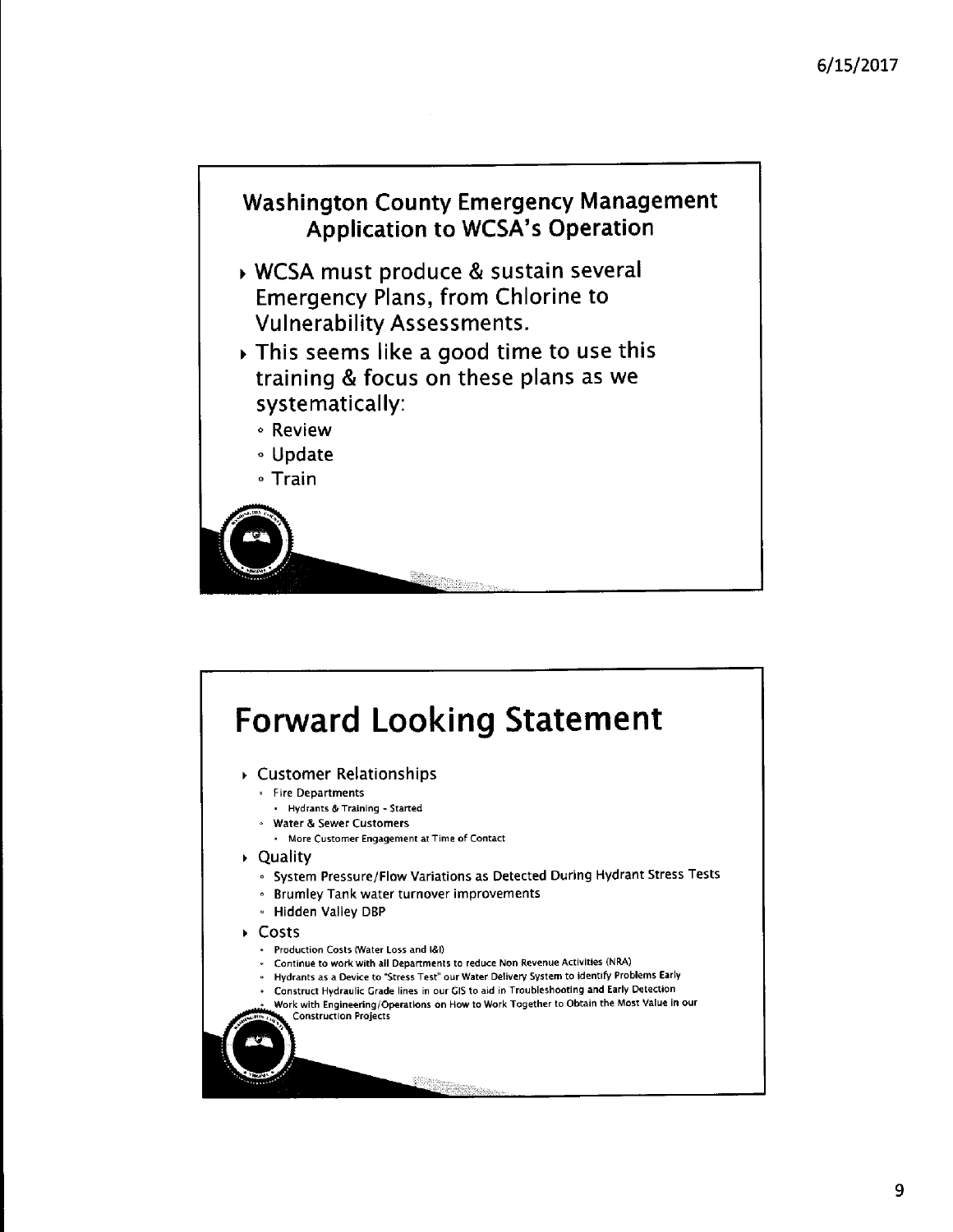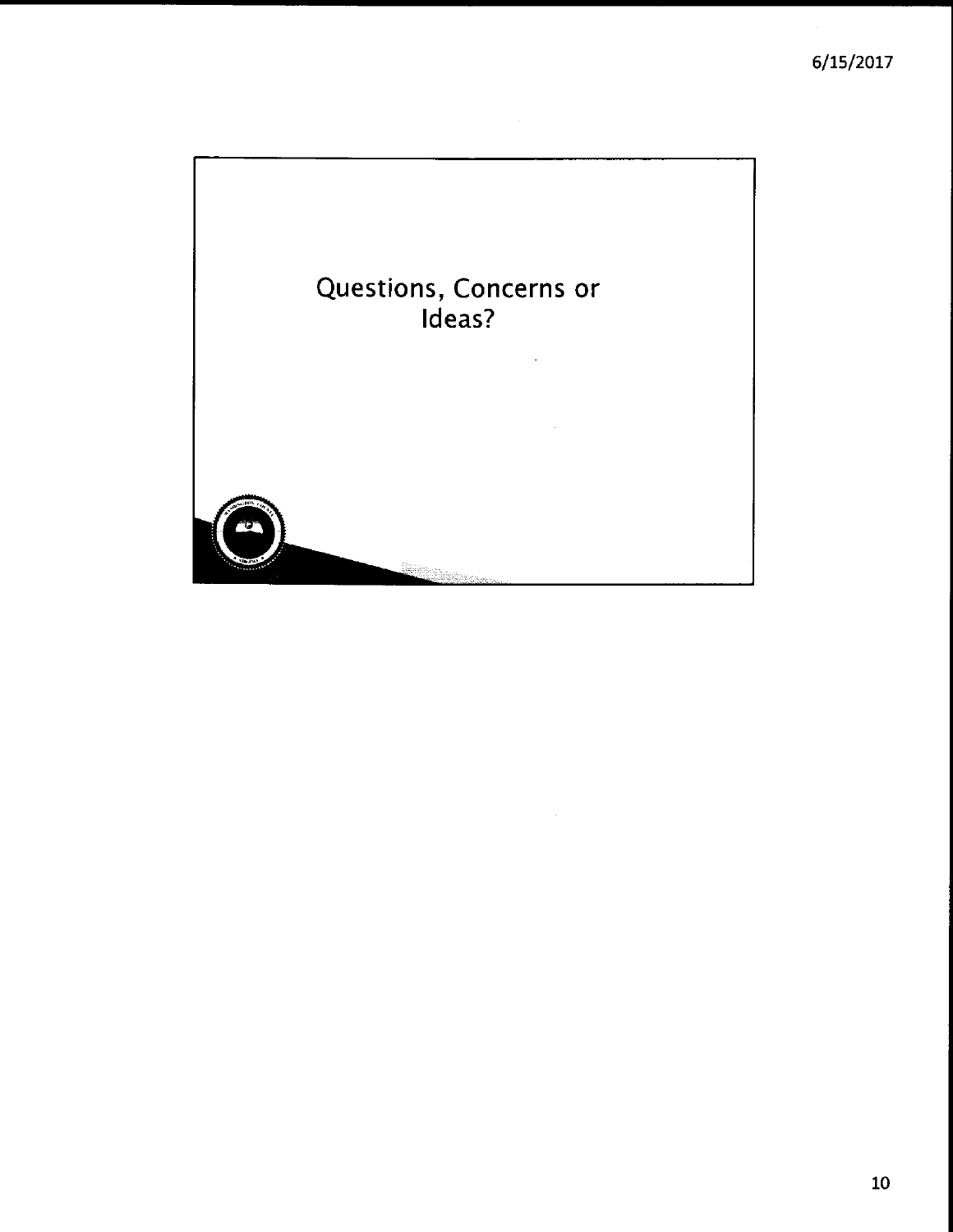#### ll-J **General Manager's Report and Update**

April 24, 2017

#### 2 '!iiii, **Introduction**

- ~Safety
- Financials
- Customer Service
- ~Notables
- Looking Ahead

#### 31iii1 **safety**

- ▶ March 2017
	- <sup>c</sup> OSHA Recordable Incidents
		- None
	- <sup>o</sup> Preventable Vehicular Accidents
	- None
- ▶ Safety Training
	- **Emergency Response** 
		- Drinking Water Plant
	- <sup>o</sup> Bloodborne Pathogens
	- Maintenance
	- Night Work Safety
		- Maintenance, Distribution, Meter
- 4:~iiiii! **Financials: New Water Connections**
- $\sqrt{5}$  Financials: Water Revenue
- 6 **Financials: Water Expenses**
- 71iiiiil **Non-Departmental**
- 8liiiii **Financials: New Wastewater Connections**
- 9 **Financials: Wastewater Revenue**
- 10  **Financials: Wastewater Expenses**

#### ll}iiii] **Customer service**

- ~Home5erve
- 200+ Customer Calls to WCSA
	- All but 5 Positive.
	- 4 Already Replaced Line.
	- 1 Undesirable call Resolved by HomeServe to Customers Satisfaction
- 372 Signed up to Date
- **HomeServe Offers to Speak at June Board of Supervisors Meeting**
- ~Remit Plus
	- On Hold Until Bank Issues Resolved
	- Attempted to Meet With Bank President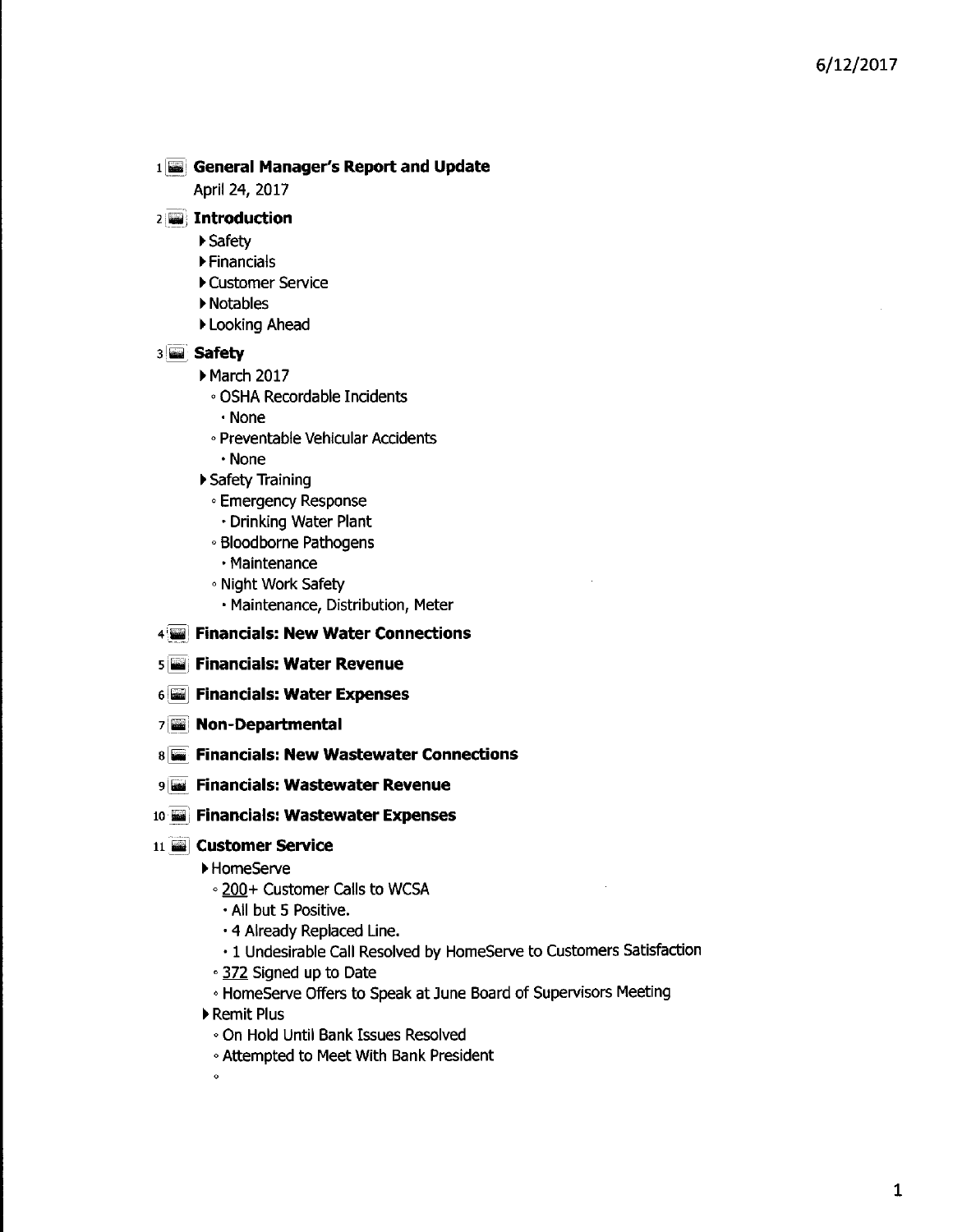- 12 **Home5erve**
- 13 **Home5erve**
- 14<sup>2</sup> HomeServe
- <sup>15</sup> ~j **In the Pipe**
	- ▶ WCSA's "In the Pipe" Newsletter
	- ,2nd Place
	- **Print Newsletter Category**
	- Award of Ouality
	- <sup>c</sup> Tri-Cities Chapter of Public Relations Society of America Awards
- 16 **iii Nixle** 
	- March 27, 2017-Board Authorized WCSA to Participate in and Upload Customer Contact Information Into the Nixle System
		- *<sup>o</sup>* Confirmed we can Upload Information
	- <sup>c</sup> Provided Notice to Customers (Bill, Website & Newsletter) of how we can Communicate (Text, E-mail, call)
	- <sup>o</sup> Unless we Hear Otherwise From the Customer, Existing Contact Information Will be Uploaded May 2017
- 17 **Accounting**
	- Internal Controls and Fringe Benefit Audit
		- <sup>c</sup> cell Phone Policy: Approved
	- . Door Prizes: Record/Gross up Wages to Offset tax
	- <sup>c</sup> Cashing Personal Checks: Discontinued
	- <sup>o</sup> UniformTaxing: To be Considered by Uniform Committee
	- <sup>o</sup> Cash Receipts/Disbursements: In Progress
	- <sup>c</sup> Inventory Cycle Counts: In Progress
	- Debt Set-off Collection
		- . \$8,920 Collected 2017; \$25,000 to \$30,000 Expected
	- 2017-2018 Budget
	- Auditor Procurement

#### 18 [~I **Notables**

- Legal Counsel Procurement
	- <sup>o</sup> Advertised January 15, 2017
	- **· Directly Solicited Through Bar Association January 16, 2017**
	- <sup>c</sup> Five Firms Expressed Interest
	- <sup>o</sup> Three Firms Submitted Proposals
	- <sup>o</sup> March 22, 2017, Committee Shortlist for Interviews
		- Dene & Dene
		- Elliott Lawson & Minor
		- Penn Stuart & Eskridge
	- <sup>c</sup> SCheduled for May 5, 2017

#### 19 **Looking Ahead**

- $\blacktriangleright$  17-18 Budget
- ▶ Water Quality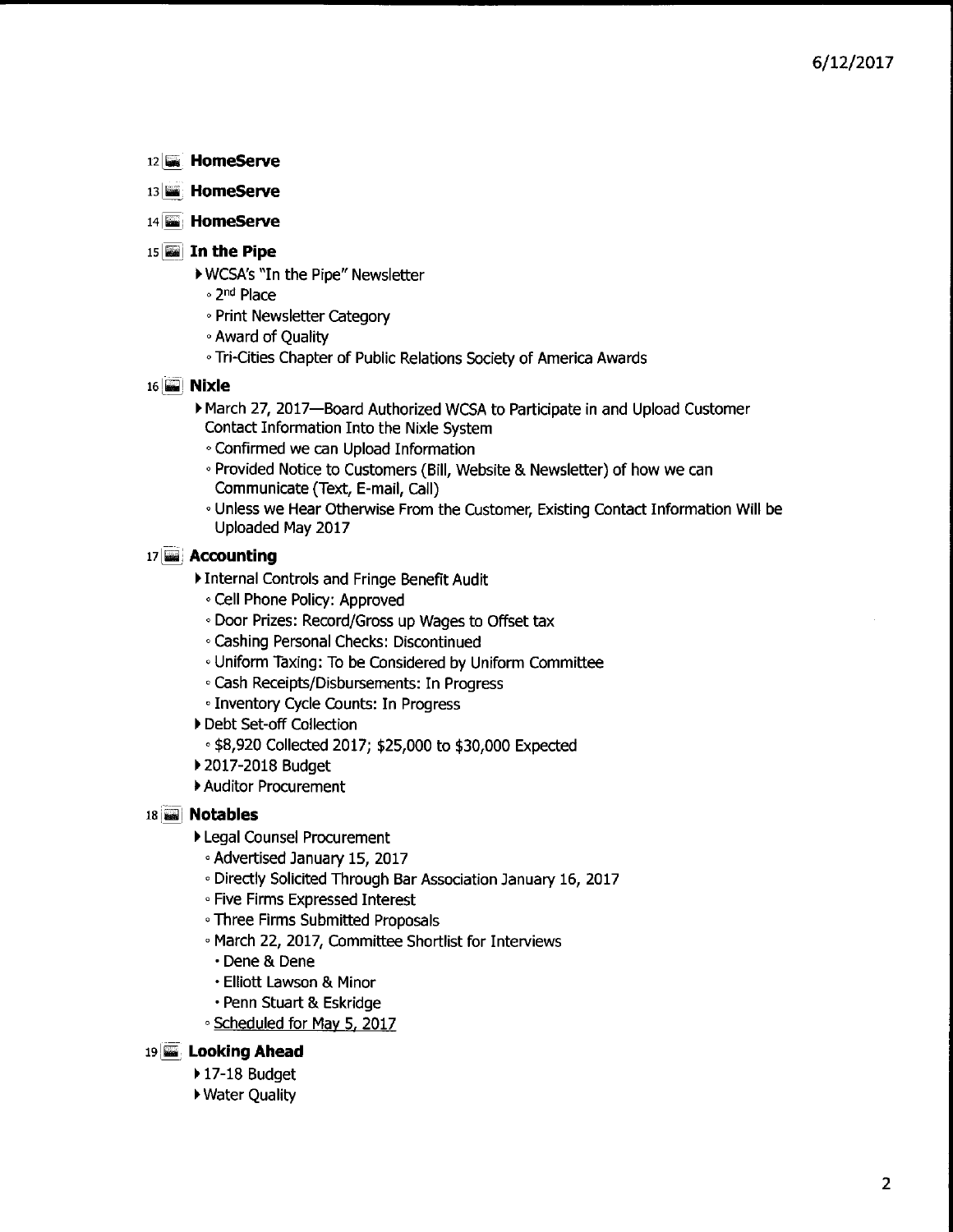- ▶ Water Withdrawal Permit
- Lee Highway Corridor Sewer Procurement
- Outside Legal Counsel Procurement
- Meter Replacement
- ▶ Strategic Planning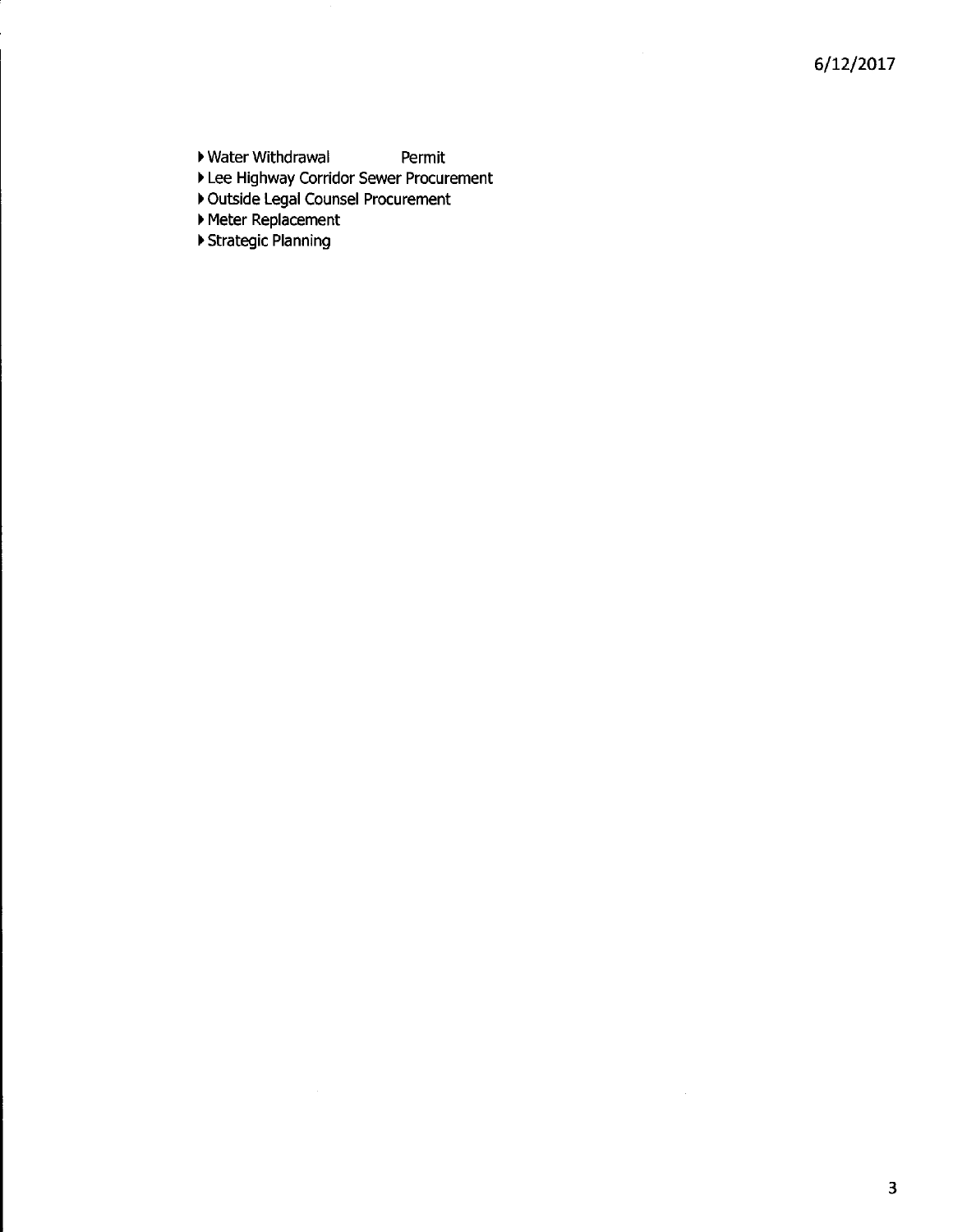

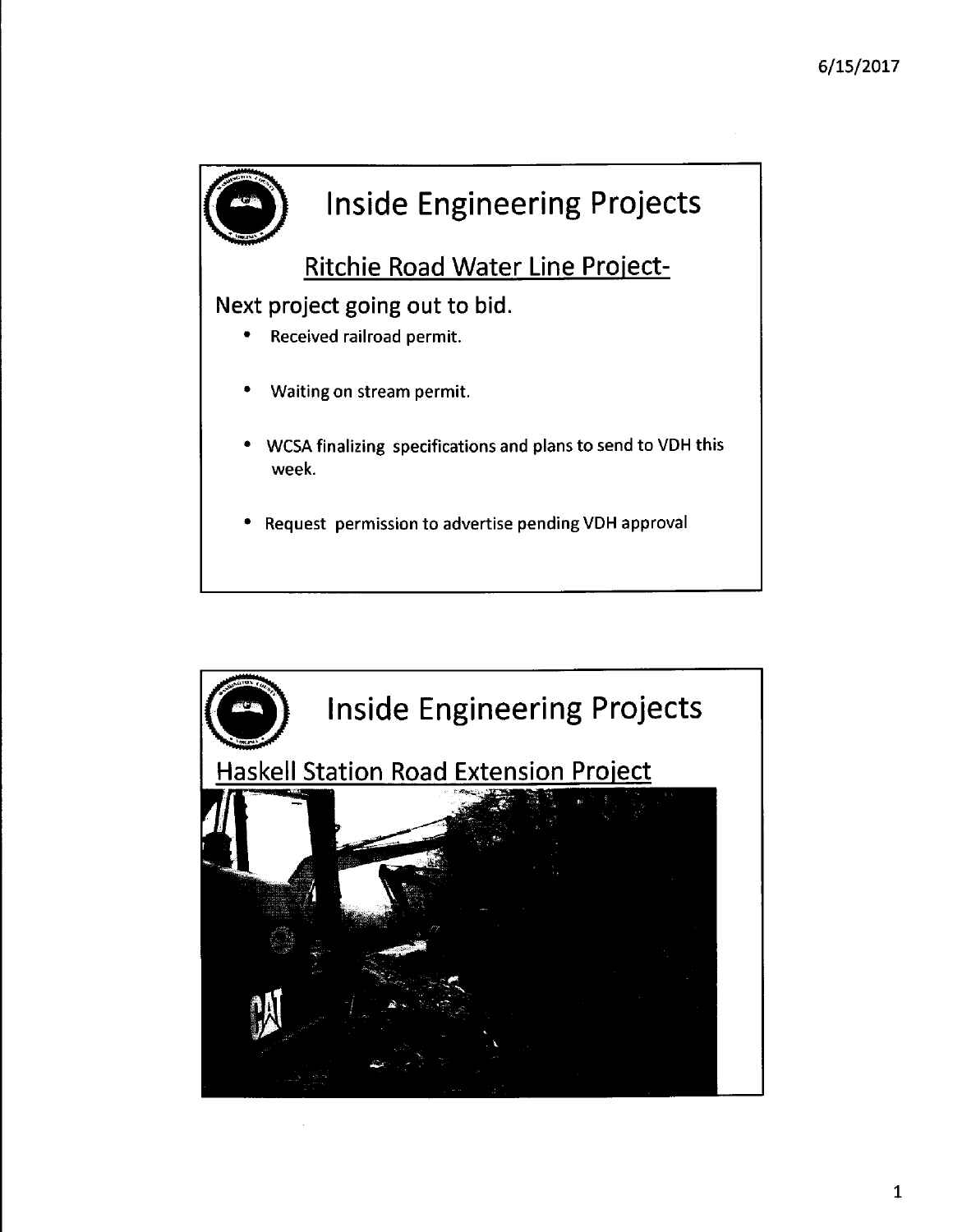

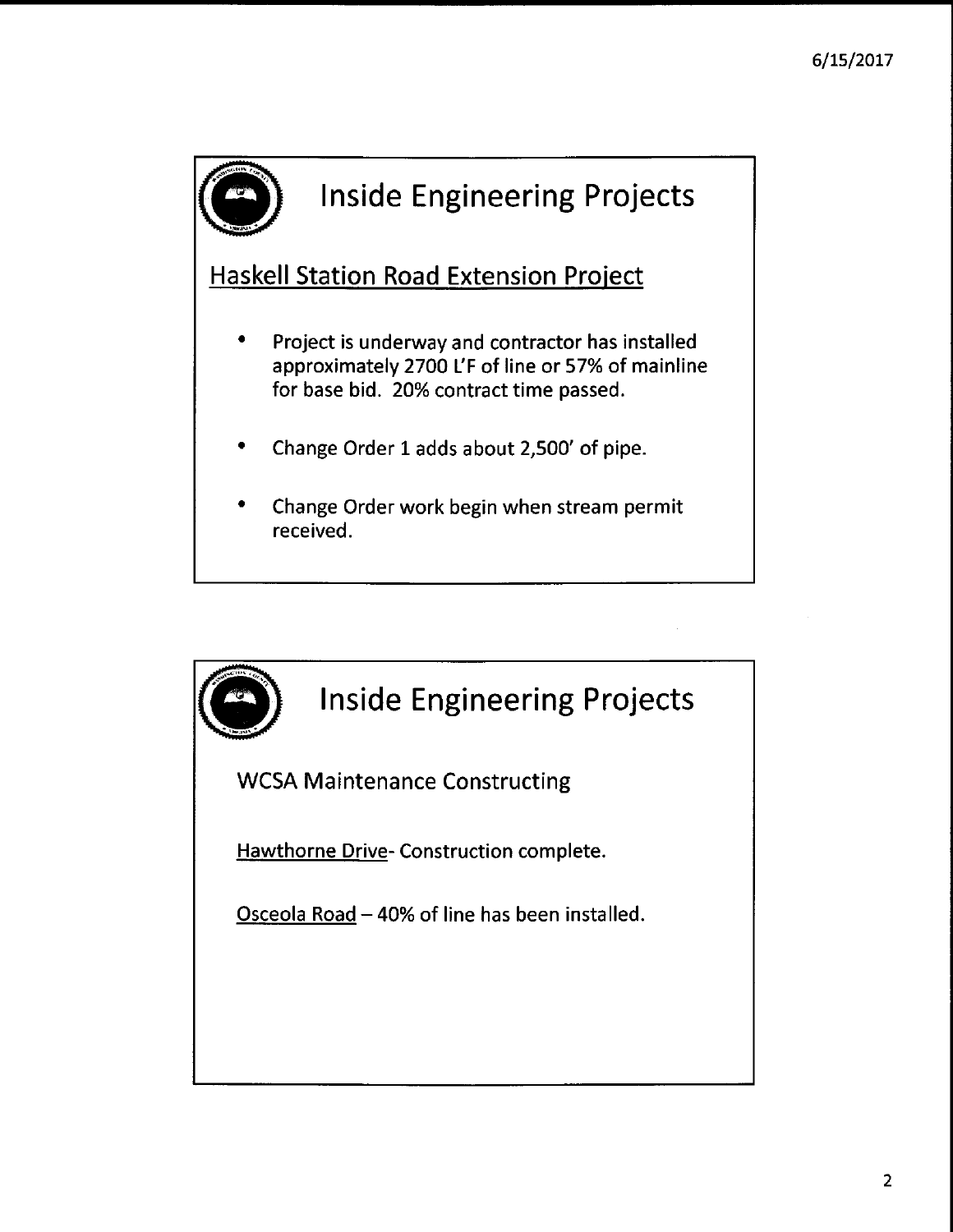

## **Potential New Water Line Extensions**

- Rattle Creek - plans complete
- Chip Ridge - plans complete

Work on plans for these projects upcoming month.

- Sugar Cove Road
- Hidden Valley Phase 2
- Rich Valley Road

### **Potential New Water Line Extensions**

### **Mendota**

- Community Meeting to discuss User Agreements this Thursday, April 27th from 5:30-7:30 at Mendota Community Center.
- User Agreements have asked to be returned by May  $12<sup>th</sup>$ .
- 12% Agree so far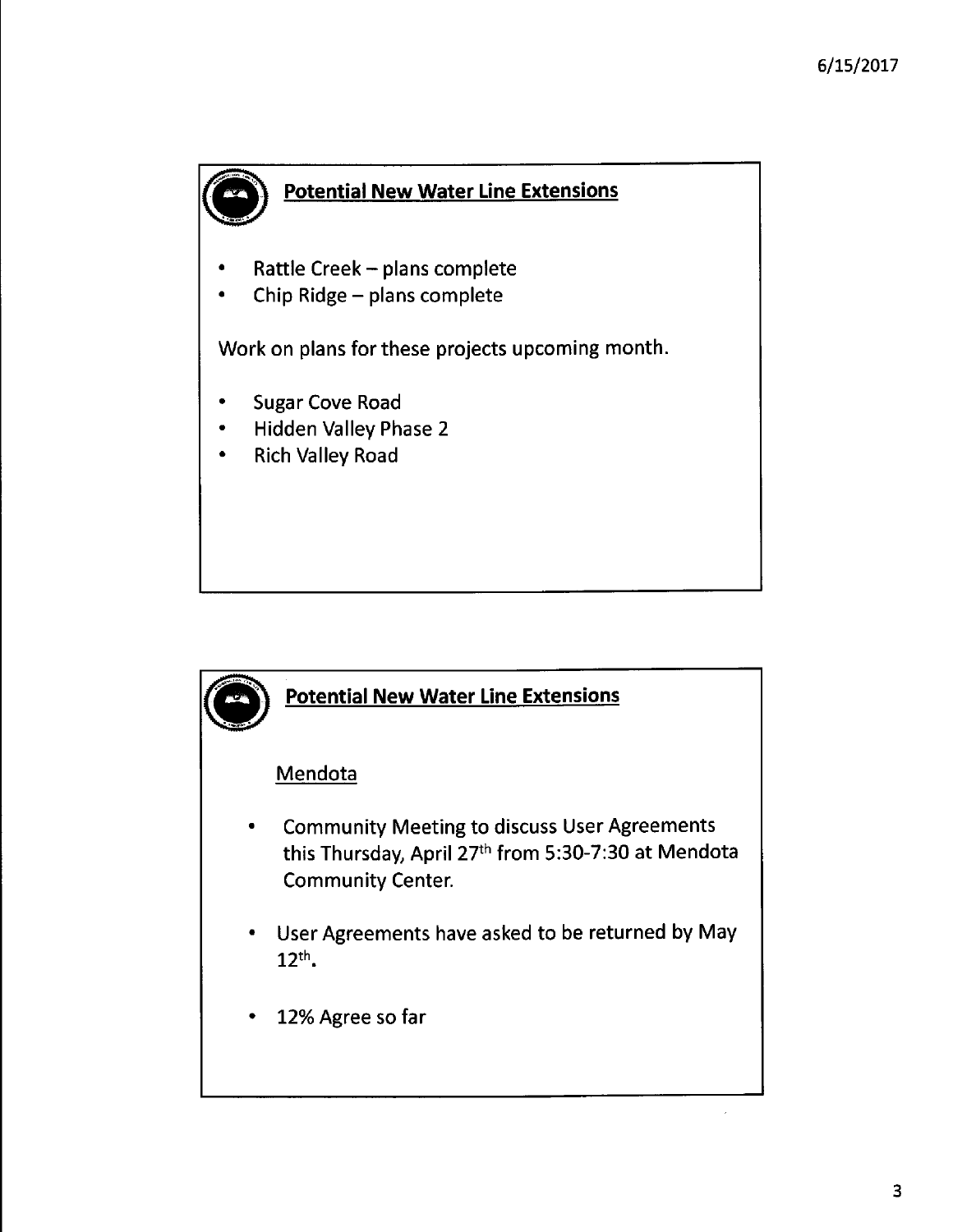

### **Potential New Water Line Extensions**

Archery Range Road/Mary's Chapel

• Tentative plans will be to send out mailings in May and schedule a community meeting in early June.